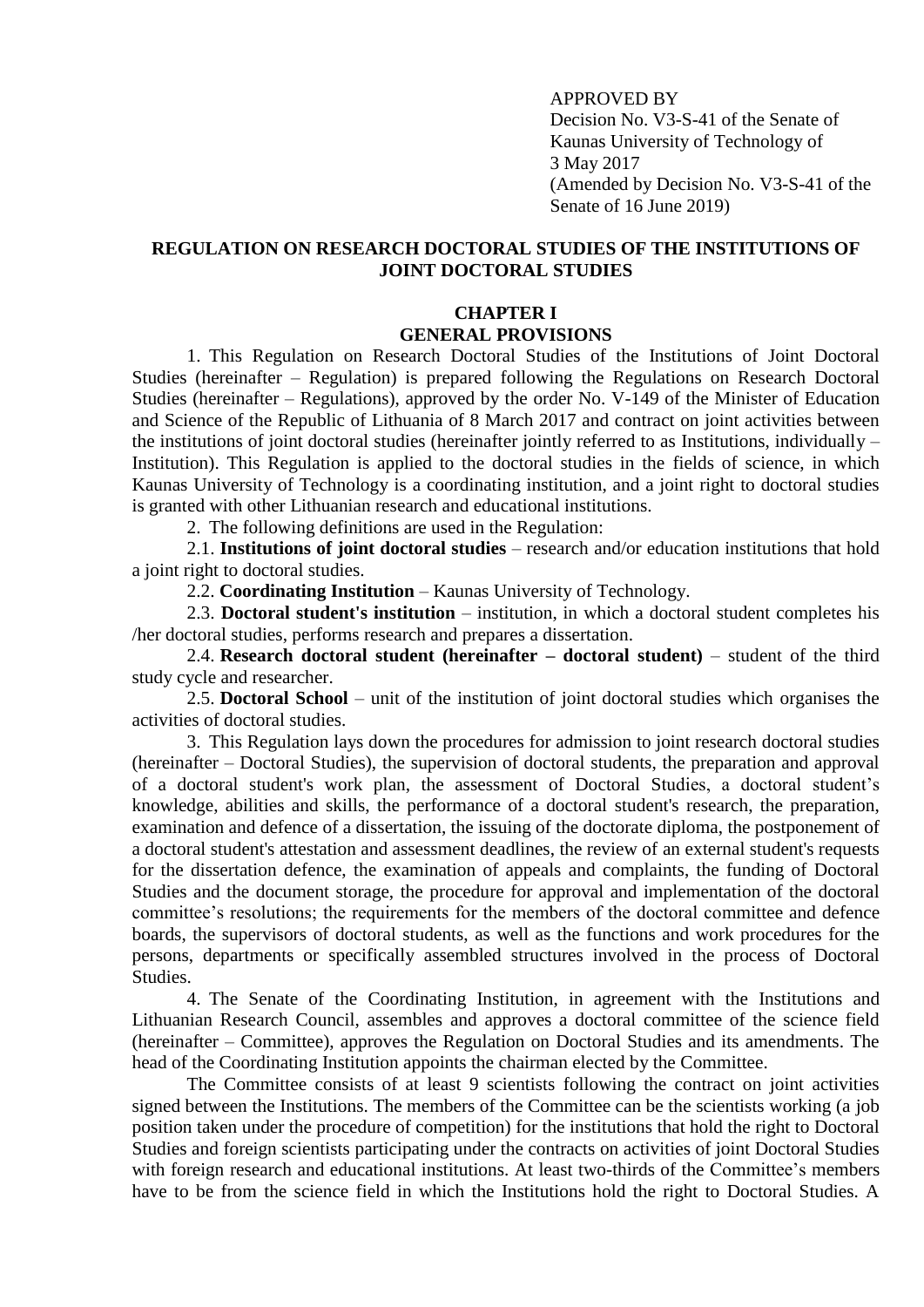member of the Committee can be the chairman of the Committee for two consecutive 4-year terms of office at most. At least half of the members and the chairman of the Doctoral Committee have to meet at least minimum qualification requirements for the persons aiming to take the position of a chief researcher stipulated by the Description of Minimum Qualification Requirements for the Job Positions of Researchers of Research and Education Institutions, approved by the decision of the Lithuanian Research Council No. V-340 "On Approval of the Description of Minimum Qualification Requirements for the Job Positions of Researchers of Research and Education Institutions" of 28 June 2018 (hereinafter – Minimum Qualification Requirements). The remaining members of the Committee have to meet at least the established minimal qualification requirements for the persons aiming to take the position of a senior researcher.

The members of the defence board can be the scientists who have published at least five scientific works in the last five years: monographs or book chapters published by the internationally recognised publishers; scientific papers in the journals with impact factor in "Clarivate Analytics Web of Science" ("CA WoS") (in the areas of humanities, social, physical sciences and technologies) and/or "Scopus" (in the areas of humanities and social sciences) databases.

The supervisors and consultants of doctoral students have to comply with the following requirements: within the last five years have published at least 3 scientific papers in the international scientific journals with impact factor in "CA WoS" (in the areas of humanities, social, physical sciences and technologies) and/or "Scopus" (in the areas of humanities and social sciences) databases and at least 1 scientific paper in the international scientific publication with impact factor in "CA WoS" (in the areas of humanities, social, physical sciences and technologies) and/or "Scopus" (in the areas of humanities and social sciences) databases, and a science monograph.

All participants of the process of Doctoral Studies have to be the persons of impeccable reputation who are recognised scientists beyond the limits of their environment and have not otherwise breached the research ethics.

5. The Doctoral School of a doctoral student's institution coordinates and organises the process of Doctoral Studies following the Law on Science and Studies, the Statute and Regulations of the doctoral student's institution, and this Regulation.

6. Doctoral Studies and research are coordinated by the Committee. The Committee carries out the selection of dissertation thematics, selects the candidacies for scientific supervisors of doctoral students, assigns a doctoral student's academic department, acts as a mediator in the appointment of consultants, approves the appointment of doctoral students to academic departments, provides the conclusions on the research level of the departments involved in the process of Doctoral Studies and on the compliance with the applied requirements of the scientists and the members of the Committee, on the Doctoral Studies, research and publication of the findings, as well as on the programmes for preparation of doctoral dissertations and their implementation, on the language of a dissertation; guarantees the success of research Doctoral Studies and implements the upgrade of their level; acts as a mediator in the postponement of deadlines of a doctoral student's work plan; evaluates the prepared doctoral dissertations; assembles the dissertation defence boards (hereinafter – the Board). The Committee provides all submissions, proposals and decision protocols to the Doctoral School which prepares the material for the heads of the institutions and the Senate (Research Council).

7. The purpose of Doctoral Studies is preparation of the scientists capable of individually performing research and experimental development works, and solving scientific problems, as well as capable of working in academic and non-academic environments. The duration of Doctoral Studies - 4 years (full-time studies) or 6 years (part-time studies). Doctoral Studies involve studies, targeted research, preparation and defence of a dissertation.

8. Doctoral Studies are financed by the state budget through assignations, state investment programmes and state investment project funds, the income received as tuition fees, as well as the income received for economic and research activities and services provided, as well as the programme-based competitive research funding, the funds allocated by the state, international and foreign foundations and organisations, and other legally obtained income.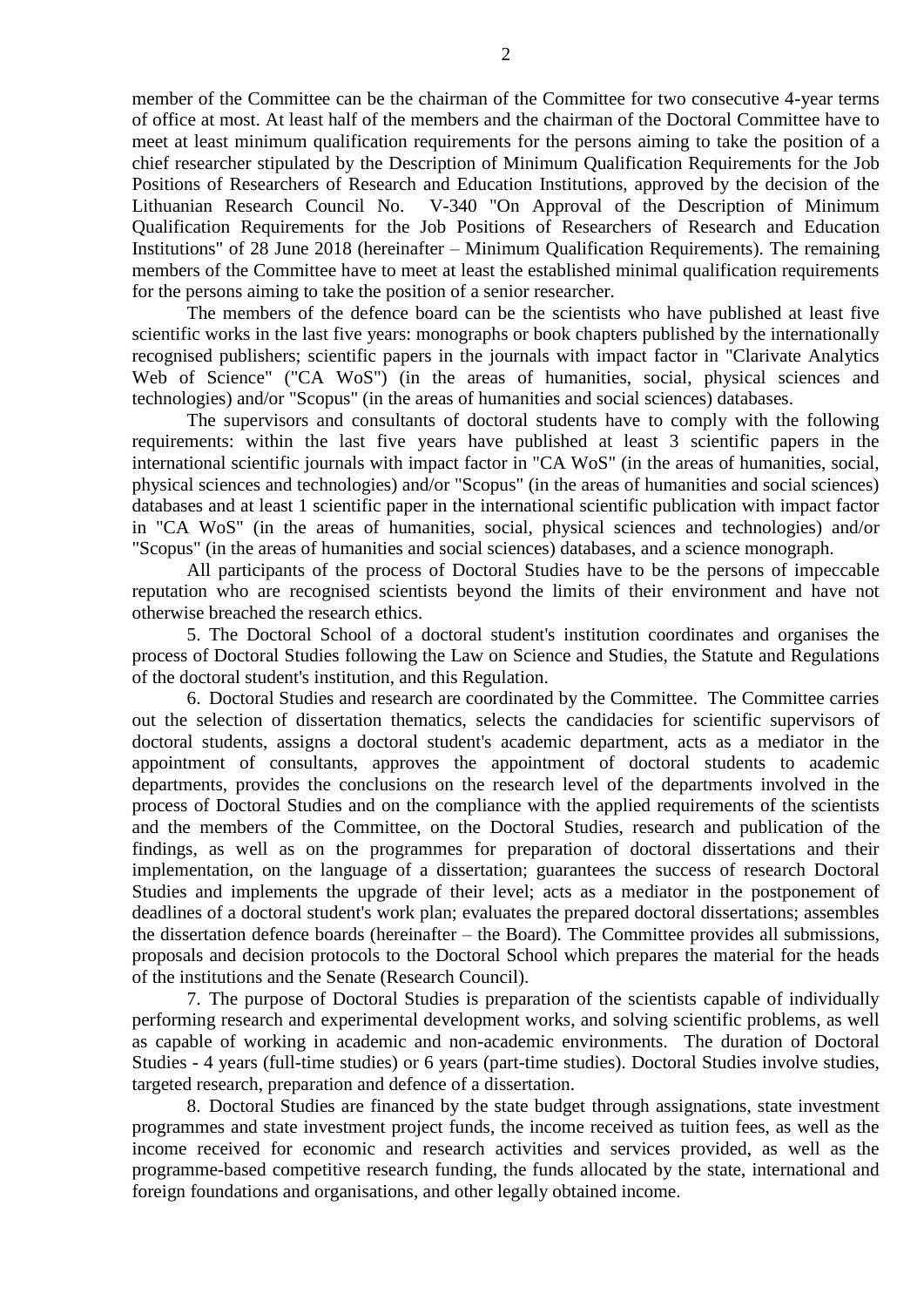9. The funds for doctoral scholarships (support for studies), remuneration and social security of the members of the Board, the supervisors and consultants of doctoral students, the research of doctoral students (if possible, publishing of the doctoral students' scientific papers in international journals), printing of a dissertation, and other costs related to the award of the doctoral degree are foreseen in the revenue and expenditure estimates of the budget of the Institutions.

10. A doctoral dissertation is defended and a doctoral degree is awarded by the Board, assembled for the defence of the particular dissertation after the dissertation is completed and recommended for defence by the Committee. The Committee assembles the Board of at least three members. The composition and the chairman of the Board are approved by the Rector of the Institution that the dissertation will be defended at, at the proposal of the Committee.

11. A doctoral degree is awarded to the person who has accomplished the requirements of Doctoral Studies laid down in this Regulation, whose dissertation and scientific publications have shown his/her capability of applying research methods independently and critically, carrying out research, solving scientific problems, and who has successfully defended a doctoral dissertation; or to the person who has defended a prepared dissertation externally.

12. The Committee annually evaluates the level of the research dissertation thematics, the condition of Doctoral Studies, analyses the experience of Doctoral Studies, the quality of the defended dissertations, and submits the summarised conclusions and recommendations on improvement of the quality of Doctoral Studies to the Doctoral School.

13. The process of Doctoral Studies at the Institutions is supervised by the responsible employees appointed by the heads of the Institutions; the documentation is managed by the Doctoral School.

14. Joint/double-degree doctoral programmes can be provided with foreign research and educational institutions for the enhancement of internationality and quality of Doctoral Studies. In such a case, the contracts on joint/double-degree Doctoral Studies are made with foreign research and educational institutions; the agreements are made regarding the conditions and obligations related to the studies of doctoral students.

#### **CHAPTER II ADMISSION TO DOCTORAL STUDIES**

15. The persons who have a Master's qualification degree or equivalent degree of higher education can participate in the open competition for admission to Doctoral Studies. The additional requirements to the applicants are set out with regard to the suggestions of the Committees and stipulated by the Rules for Admission to Doctoral Studies, annually approved by the Senate of the coordinating institution.

16. The coordinating institution's expenses incurred during the process of admission to Doctoral Studies, if stipulated by the contract on joint activities, are covered by the Institution according to the number of admitted doctoral students.

17. The doctoral students who terminate their studies on their own will or are excluded from Doctoral Studies by the Committee's decision cannot apply to the state-funded places of Doctoral Studies for the second time if more than half of the duration of their Doctoral Studies were financed by the funds of the state budget.

18. At least one month before the announcement of the open competition for admission to Doctoral Studies, the coordinating institution's Vice-Rector for Research and Innovation, upon the proposal of the Committee, announces a competition for dissertation thematics and supervisors of doctoral students. The competition is organised by the Doctoral School of the coordinating institution and implemented by the Committee. The dissertation thematics (Supervisors of doctoral students) selected by the Committee are finalised in the protocol of the Committee signed by the chairman of the Committee and secretary of the meeting. The Committee submits the protocol of the meeting on dissertation thematics and supervisors of doctoral students to the Doctoral School of the coordinating institution. The dissertation thematics of the Institutions are approved by the order of the head of the coordinating institution, prepared by the Doctoral School of the coordinating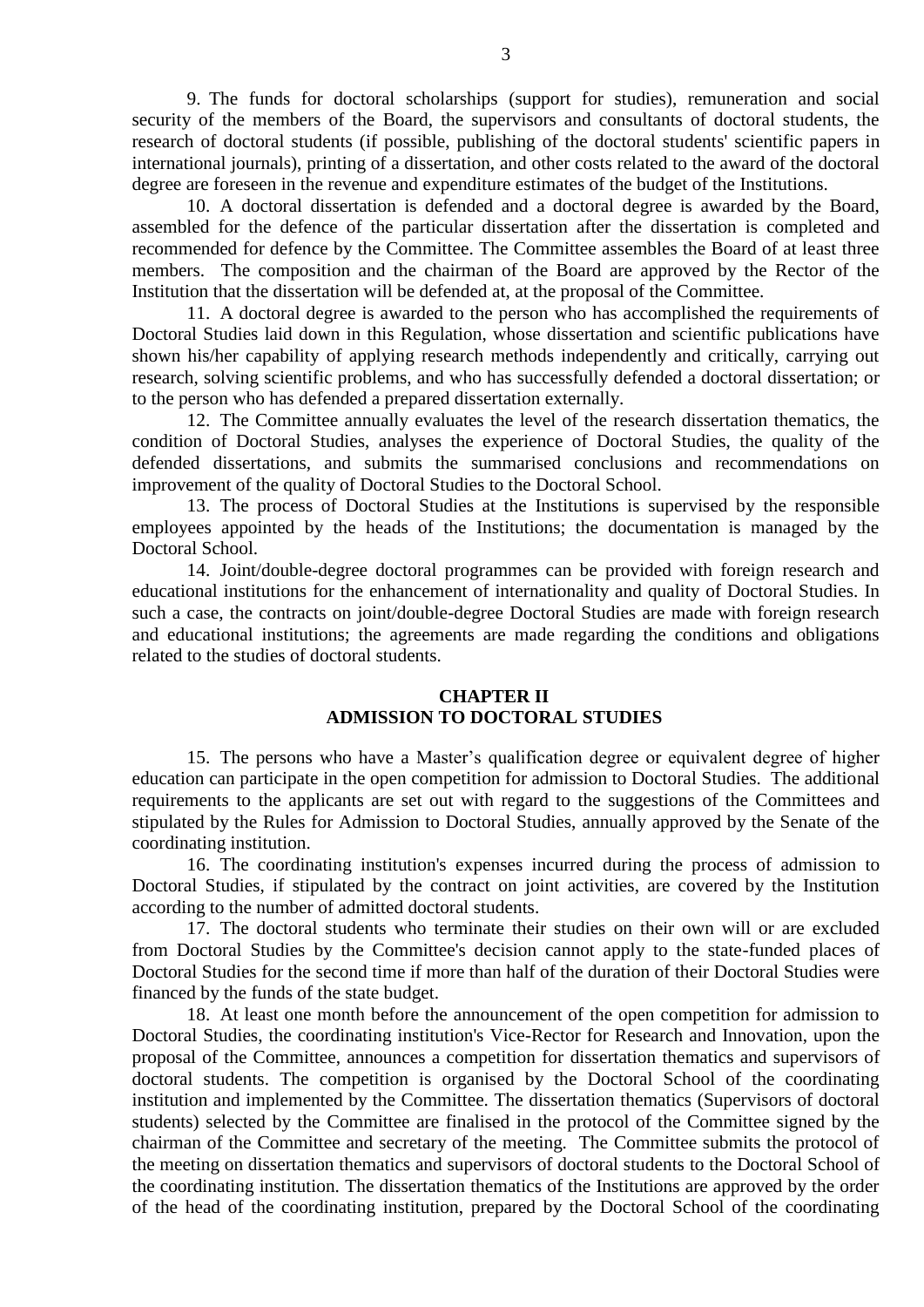institution. The Doctoral School of the coordinating institution submits the order to the Institutions; they announce the selected Institution's thematics on their websites.

19. An open competition for admission to Doctoral Studies and admission conditions are announced by the heads of the Institutions upon the proposal of the Committee. The information on admission to Doctoral Studies has to be announced on the Institution's website.

20. A candidate submits an application for participation in the open competition for admission to Doctoral Studies of the science field addressed to the head of the Institution to the Institution's Doctoral School. The application indicating the field (up to two) and form of Doctoral Studies, as well as the preferred dissertation thematics in order of priority (up to two) is submitted by a candidate accompanied by the following documents:

20.1. A Master's diploma or a diploma of one-cycle higher education and diploma supplement, a document certifying an academic qualification of higher education acquired abroad if the qualification of higher education is acquired abroad, issued by the Centre for Quality Assessment in Higher Education or by the University that holds the right to conduct the academic recognition of education and qualifications;

20.2. A curriculum vitae;

20.3. A recommendation by two scientists of a relevant science field;

20.4. A list of the candidate's research works and copies thereof; in the absence of such works – a research paper on the topic selected in accordance with the dissertation thematics the candidate plans to study;

20.5. Other documents specified in the Rules for Admission to Doctoral Studies.

21. The main open competition for admission to Doctoral Studies is organised by the Doctoral School of the coordinating institution and implemented by the Committee.

22. The candidates are separately admitted to full-time or part-time state-funded and state non-funded Doctoral Studies of the Institutions under the competition procedure. At the Institution, the persons invited to study in Doctoral Studies sign the learning agreements in the format established by the Institution.

23. Selection criteria for the admission to Doctoral Studies are as follows:

23.1. An applicant's grade point average or evaluations of the Master's or one-cycle higher education studies and the thesis;

23.2. The relevance of scientific qualification and scientific publications, and compliance of scientific experience with the dissertation thematics;

23.3. An interview, etc.

24. The selection criteria, their weight coefficients and competition score calculation are approved for each academic year in the Rules on Admission to Doctoral Studies, upon the proposal of the Committee.

25. According to the selection criteria, the Committee evaluates the candidates of the Institutions in grades and composes the priority ranking for the thematics according to the highest competition score. The lists of the candidates of the Institutions and the decision regarding the offer to admit or not to Doctoral Studies are finalised in the protocol of the Committee. The protocol of the meeting is transferred by the Committee to the Doctoral School of the coordinating institution which submits the protocol to the Institutions.

26. If the Committee determines that a candidate has attended an insufficient number of subjects in the relevant science field or his/her knowledge in particular subjects is insufficient, the Committee may assign the additional subjects to be completed by the doctoral student during the years of Doctoral Studies. A doctoral student has to pay a fee for the additional credits of the subjects to the Institution according to the value and price of the completed modules of the Institution.

27. In case not all available state-funded positions of Doctoral Studies are occupied after the signing of the learning agreements based on the quotas of the Institutions, an additional stage of the competition may be organised by the Institution's Doctoral School under the same procedure.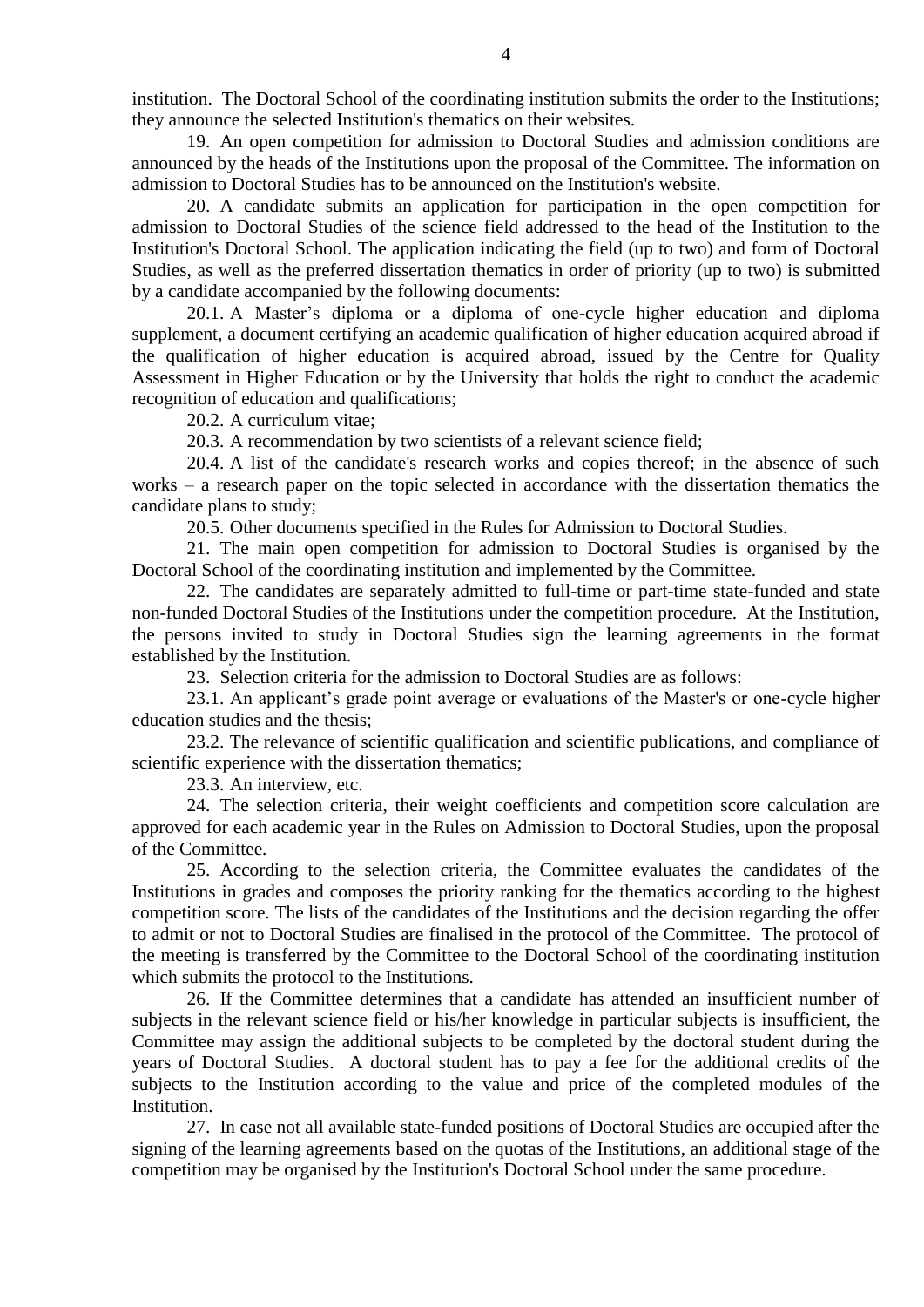28. A person is admitted to Doctoral Studies by the order of the head of the Institution. The order is prepared by the Institution's Doctoral School in accordance with the protocol of the Committee and a signed learning agreement.

29. The meeting of the Committee is organised within the first two weeks of Doctoral Studies at the latest; during this meeting, the supervisor is appointed and the dissertation topic is planned for the newly admitted doctoral students. The proposal of the Committee is finalised in the protocol of the meeting which is submitted to the Institution's Doctoral School. A doctoral student's supervisor is approved by the order of the head of the Institution. A doctoral student is assigned to the academic department by the order of the head of the Institution.

30. The applicants who are not admitted to the state-funded places under the procedure of competition can choose the state non-funded Doctoral Studies at the proposal of the Committee, paying tuition fee for Doctoral Studies set out by the Institution.

31. Non EU citizens admitted to Doctoral Studies have to obtain permission to live in the Republic of Lithuania under the procedure established by the legislation.

32. The personal files of the applicants who fail to be admitted to Doctoral Studies and graduate from Doctoral Studies are stored at the Institution's Doctoral School for one year; afterwards, they are stored under the procedure established by the Institution.

## **CHAPTER III SUPERVISION OF DOCTORAL STUDENTS**

33. The studies and research of a doctoral student are supervised by the doctoral student's research supervisor (hereinafter – Supervisor). A Supervisor has to be a scientist of the science field a doctoral student is admitted to. A Supervisor may supervise the studies of up to five doctoral students simultaneously.

34. If necessary, a doctoral student can be assigned consultants (up to two) who can be scientists of a different science field. The consultants of a doctoral student cannot be appointed earlier than in the second year of studies.

35. The Doctoral School of the Institution submits the lists of Supervisors and academic departments of doctoral students for the approval of the head of the Institution within the first two weeks of Doctoral Studies. The Supervisors have to be approved by the head of the Institution within one month after the beginning of the studies of doctoral students at the latest. The consultants of a doctoral student (if considered necessary by the Supervisor and the Committee) have to be approved under the same procedure as the Supervisor.

36. The doctoral student's Supervisor:

36.1. Prepares a draft work plan for the doctoral student in cooperation with the doctoral student;

36.2. Proposes the consultant candidates, if necessary;

36.3. Provides methodical assistance, supervises the doctoral student's research activities and constantly monitors the process of the doctoral student's Doctoral Studies;

36.4. Provides assistance to the doctoral student on the issues related to the organisation of studies, carrying out of research and preparation of a dissertation;

36.5. Presents a conclusion on the outcomes of the doctoral student's studies and research, and the expediency of continuation of Doctoral Studies for each performance evaluation of the doctoral student;

36.6. Ensures high-quality preparation of a dissertation in cooperation with the doctoral student;

36.7. Prepares a detailed review of the prepared doctoral dissertation before the end of the doctoral student's studies.

37. The doctoral student's consultant:

37.1. Provides consultations to the doctoral student on the issues related to a certain branch of the research field;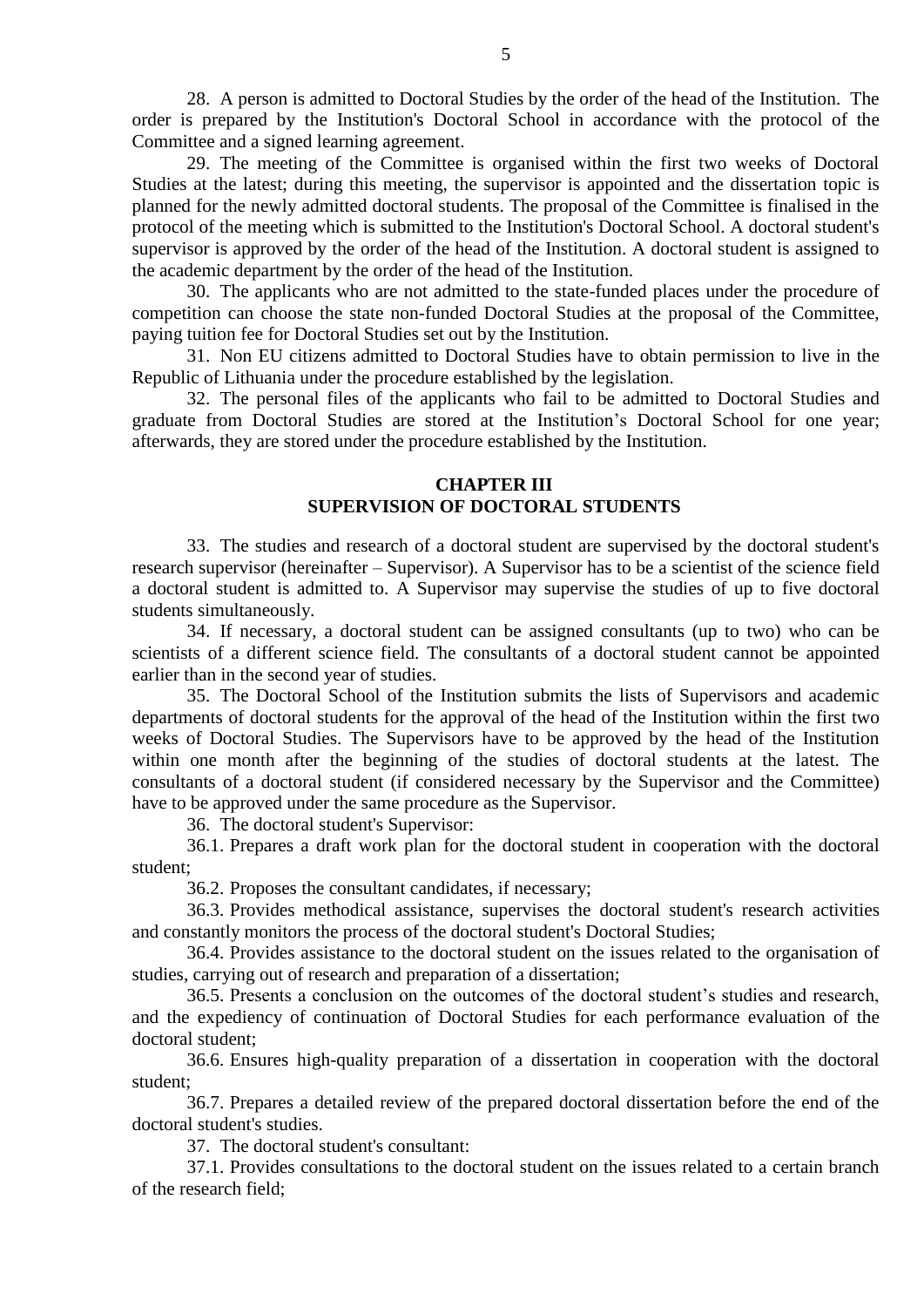37.2. Organises the conduction of research and experiments at the other department of the Institution or other institutions;

37.3. Prepares a detailed review of the prepared doctoral dissertation before the end of the doctoral student's studies.

38. The Institution's department that a doctoral student is assigned to:

38.1. Provides the doctoral student with conditions for a successful implementation of an individual plan of studies and research (work plan);

38.2. Monitors the doctoral student's progress in the process of Doctoral Studies;

38.3. Provides methodological assistance; encourages the doctoral student's mobility;

38.4. Assists the doctoral student who chooses a path of an academic career to gain pedagogical experience;

38.5. Helps to develop excellence in research throughout the entire period of Doctoral Studies;

38.6. Presents a conclusion on the outcomes of the doctoral student's studies and research, and the expediency of continuation of Doctoral Studies for each performance evaluation of the doctoral student;

38.7. Upon the preparation of a dissertation, organises the initial discussions on the doctoral dissertation under the procedure for discussion of dissertations at the departments set out by the Institution; presents the Committee with conclusions on the doctoral dissertation's compliance with the applied requirements.

39. In case there is a need to change the Supervisor or consultant due to significant reasons, this intention is coordinated and approved under the same procedure as specified in Paragraph 35.

40. A doctoral student has a right to submit a reasoned request to the Doctoral School addressed to the head of the doctoral student's Institution requesting for replacement of his/her Supervisor one year before the end of Doctoral Studies at the latest. The head of the doctoral student's Institution forwards a doctoral student's request to the Committee; a decision has to be discussed and taken during its meeting within one month after the receipt of the request. If a doctoral student's request is satisfied, the Committee takes into consideration the doctoral dissertation topic and offers a candidacy of the new Supervisor for approval of the head of the doctoral student's Institution. If a request is rejected by the Committee, the Supervisor continues the supervision.

#### **CHAPTER IV DOCTORAL STUDENT'S WORK PLAN**

41. A Supervisor, in cooperation with a doctoral student, prepares the doctoral student's draft work plan including Doctoral Studies and research plans. The deadlines for all works have to be scheduled in the work plan. The targeted research has to be carried out from the beginning of Doctoral Studies.

42. The scope of Doctoral Studies – 30 credits. A doctoral student studies at least 3 subjects. At least one subject (it can be interdisciplinary) has to be completed at the foreign research or educational institution or the events organised by the foreign associated research structures. At least one study subject of Doctoral Studies in the science field chosen by the Committee is mandatory to all the doctoral students of that particular science field. The credits can also be acquired at the international summer/winter schools for doctoral students or the doctoral student's partial studies abroad. The decision regarding their validation is made by the Committee. Upon the agreement with the Supervisor and the Committee, a doctoral student includes the planned study subjects into an individual study plan which is an integral part of the doctoral student's work plan. Each doctoral student prepares and coordinates this plan within the first month of Doctoral Studies.

43. A programme of Doctoral Studies can only consist of the modules approved by the Committee that are attested under the procedure set by Institutions. The Doctoral School of the Institution controls that the study modules included in the individual study plans of doctoral students would be attested and complying with the programme of Doctoral Studies.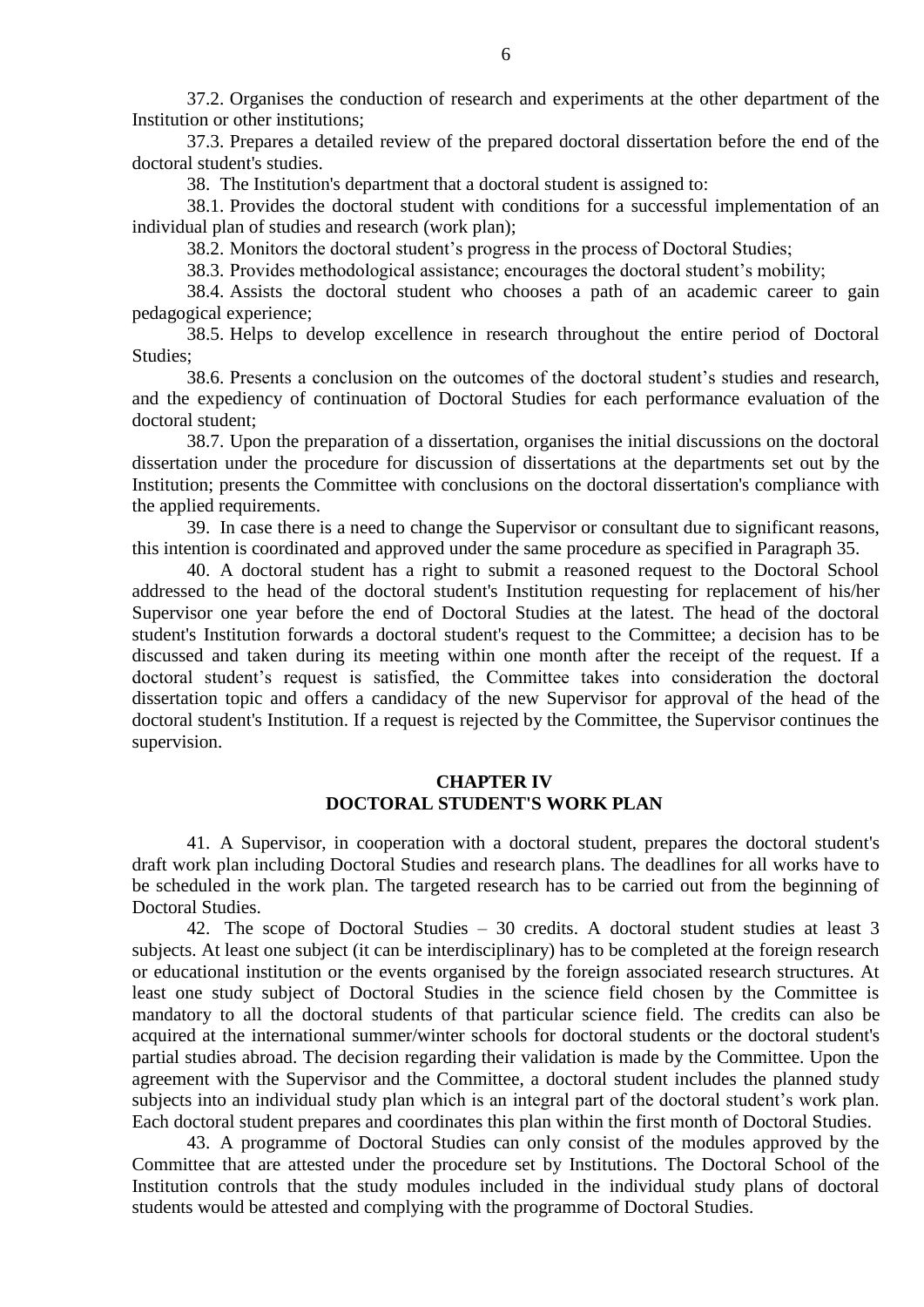44. The lectures of Doctoral Studies are organised by the heads of the academic departments of the Institutions which employees are responsible for the delivered modules of Doctoral Studies. The timetable of the classroom classes of the modules of Doctoral Studies is announced in the Institution's information system.

45. The research plan of a doctoral student consists of: analysis of scientific literature, research, a part of the research can be carried out at the foreign high-level research centres, analysis of the obtained data, writing of scientific papers, delivery of scientific presentations at the international conferences, preparation of a dissertation, etc.

46. A doctoral student's work plan is approved by the Supervisor, the head of the academic department that the doctoral student is assigned to, the chairman of the Committee of science field.

47. A doctoral student carries out research in accordance with the approved work plan. The content, quality, scope and deadlines of the performed research are evaluated during the doctoral student's performance assessment.

48. A doctoral student is provided with access to any equipment contained in the academic departments of the Institutions required for the research scheduled in his/her research programme, under the procedure set out by the Institutions. If any research cannot be carried out at the Institutions, a doctoral student can be directed to carry out research to other local or foreign research institution or company.

#### **CHAPTER V**

#### **ASSESSMENT OF THE DOCTORAL STUDENT'S KNOWLEDGE, ABILITIES AND**   $\overline{\mathcal{A}}$ **SKILLS, AND PERFORMANCE EVALUATION**

49. A study course of each subject ends with an examination. It is recommended to organise the examinations for students during the regular examination sessions. The examinations can be conducted both orally and in writing. The written examinations are performed under the procedure set out by the Institution. The evaluated sheets for answers to written examinations are submitted to the Institution's Doctoral School with an examination protocol. The examination results are entered and stored in the databases of the Institution's information system and the doctoral student's file.

50. At the request of a doctoral student's or his/her Supervisor, the credits for the previously taken examinations in the subjects studied under the programmes of Doctoral Studies may be included by the Committee.

51. A doctoral student is assessed at the academic department of the doctoral student's Institution at the end of autumn and spring semester of each academic year. The academic department, with participation of a doctoral student and his/her Supervisor, evaluates the implementation of the doctoral student's work plan and provides the conclusions to the Committee which gives the doctoral student a positive (thereby approving the continuation of Doctoral Studies and specified work plan for the next academic year) or negative (thereby suggesting the termination of Doctoral Studies) evaluation. A doctoral student and his/her Supervisor are invited to the Committee's meeting. The Committee transfers a protocol on performance evaluation and the documents submitted by the doctoral student to the Doctoral School of the doctoral student's Institution. A doctoral student who receives a negative evaluation is expelled from Doctoral Studies by the order of the head of the doctoral student's Institution. In case a doctoral student obviously fails to implement a work plan, an extraordinary performance evaluation may be initiated upon the proposal of the doctoral student's Supervisor or the head of the doctoral student's department, as well as the Committee.

52. The head of the doctoral student's Institution can postpone the deadlines for Doctoral Studies, research, examinations, preparation of a doctoral dissertation or other assessments due to important reasons (illness, pregnancy and childbirth, etc.) for a period not exceeding 3 months. The requests of the doctoral students for postponement of the deadlines are registered and draft orders of the head of the doctoral student's Institution are prepared by the Institution's Doctoral School. It does not influence the duration of Doctoral Studies. If the deadlines for assessments are postponed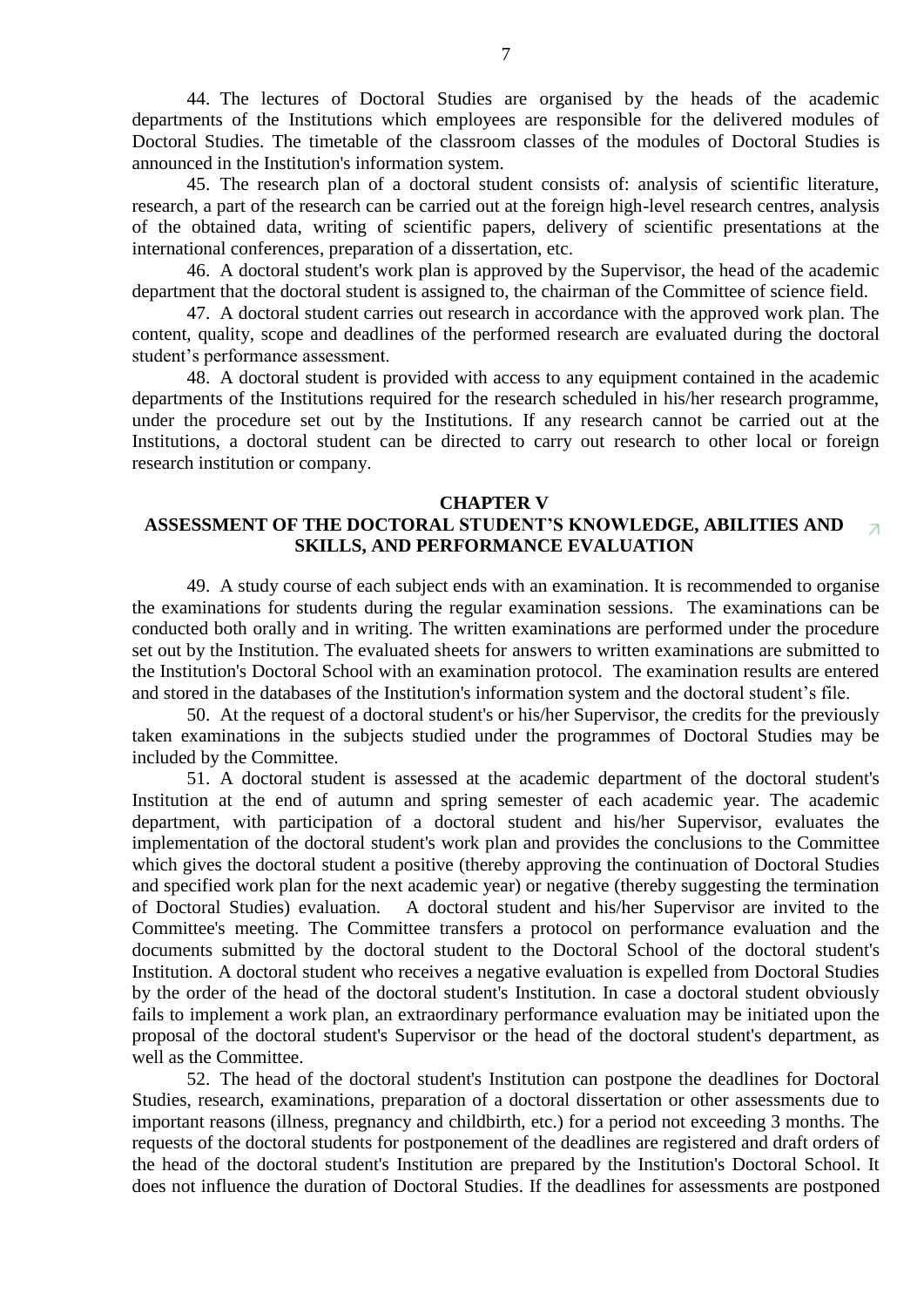#### **CHAPTER VI**

#### **DOCTORAL STUDENT'S VACATION, TRIPS, SCHOLARSHIPS (SUPPORT FOR**  7 **STUDIES), APPEALS, OTHER CONDITIONS**

53. Doctoral students are on vacation in July and August.

54. The doctoral student's Institution pays a scholarship (support for studies) in the amount determined by the Government of the Republic of Lithuania to the persons admitted to full-time state-funded Doctoral Studies during the period of their studies. Due to the violation of assessment deadlines or internal procedures, a doctoral student may lose up to a three-month scholarship (support for studies) in that year by the order of the head of the doctoral student's Institution upon the proposal of the Committee. If studies are temporally interrupted and a student resumes Doctoral Studies on the day other than the first or the last day of the month, the calendar days of the incomplete month are included in the duration of Doctoral Studies and a doctoral student receives a corresponding part of the scholarship (support for studies).

55. Given the important reasons, after coordination with the doctoral student's Supervisor, the head of the academic department, and the Doctoral School of the doctoral student's Institution, the doctoral student might be permitted to interrupt studies temporally by the order of the head of the doctoral student's Institution for a total period not exceeding one year.

56. In case of the doctoral student's illness during the attestation or examination session, the doctoral student or his/her close relatives have to notify the Doctoral School of the doctoral student's Institution within three working days at the latest and submit the documents proving his/her illness. Based on these documents, the doctoral student is permitted to postpone the deadlines for assessment by the order of the head of the doctoral student's Institution. An illness does not influence the duration of Doctoral Studies.

57. A doctoral student may request for an academic leave of absence due to illness, pregnancy and childbirth, parental leave, under the procedure approved by the Institution.

58. The doctoral student who fails to begin his/her studies on time or submit a work plan under the established procedure, or to return to continue Doctoral Studies within 15 calendar days after the interruption of studies, academic leave of absence, trip, illness, etc. without a valid reason, is expelled from Doctoral Studies. A doctoral student can also be expelled from Doctoral Studies due to the behaviour incompatible with the standards of the ethics of academic community.

59. A doctoral student can conduct research or complete a part of studies at other local or foreign institutions. This period is included in the total period of Doctoral Studies and a student receives a full scholarship (support for studies). A student takes such trips under the procedure established by the doctoral student's Institution, under the order of the head of the doctoral student's Institution, based on the submitted application in the specified format, approved by the doctoral student's Supervisor, the head of the academic department, and the Doctoral School of the doctoral student's Institution. The expenses of the trip may be financed under the projects and programmes administered by the Lithuanian Research Council, by the department of the doctoral student's Institution or the funds for students of the doctoral student's Institution, the host institution or other sources. If the funding is allocated, the documents supporting the incurred expenses have to be submitted to the accountancy of the doctoral student's Institution within three working days after the return from the trip.

60. The doctoral students can be employed in the academic departments of the doctoral student's Institution as full-time or part-time employees with the consent of their Supervisor. Each year a doctoral student can have a pedagogical workload if it complies with the needs and capacities of the academic department. A doctoral student receives remuneration for the academic workload under the procedure set out by the doctoral student's Institution.

61. All the expenses related to the dissertations (including the printing and sending of the dissertations submitted for the first time) of doctoral students of the doctoral student's Institution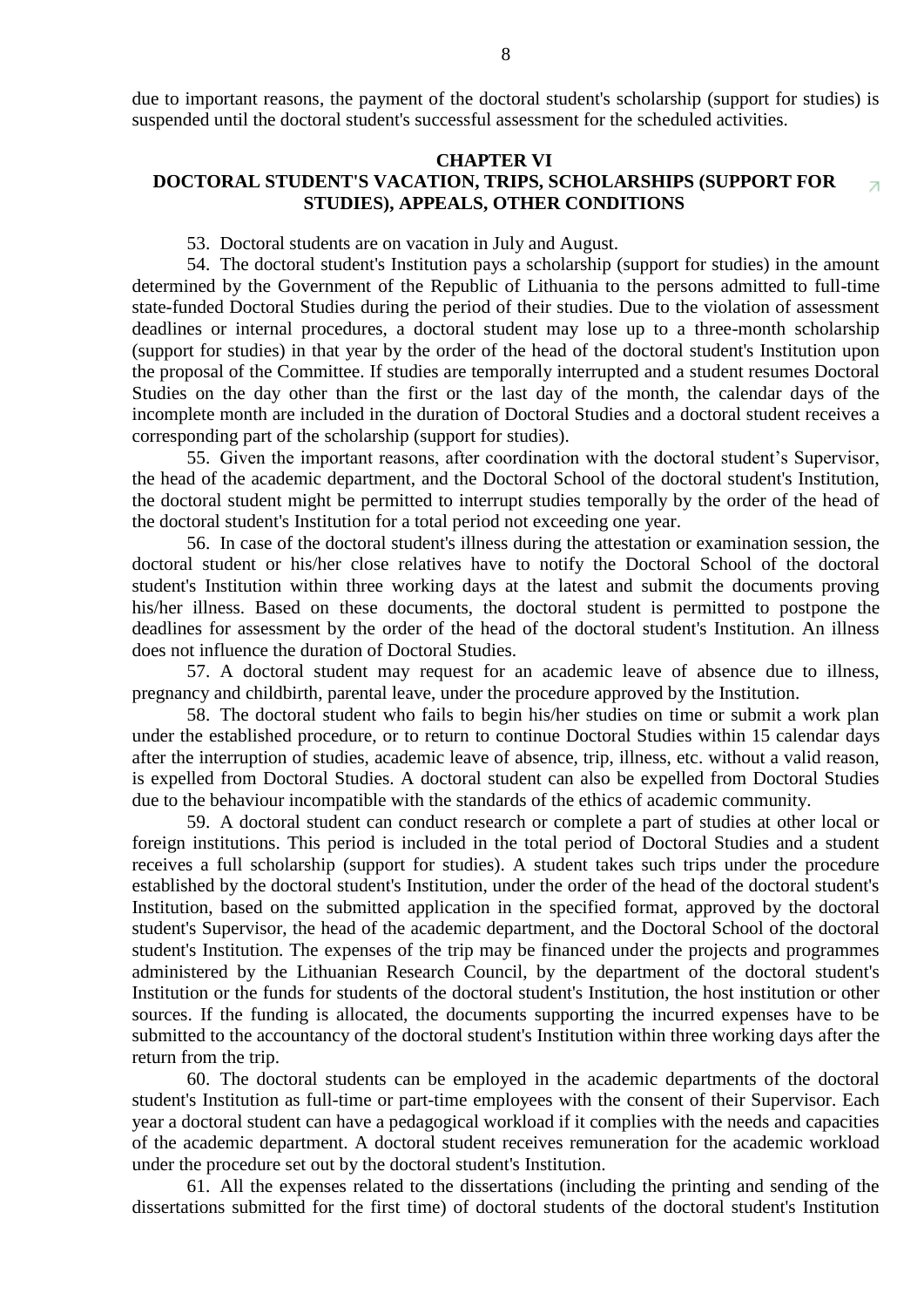who defend dissertations before the end of the term of their Doctoral Studies or within one year after the end of the studies are financed from the funds of the doctoral student's Institution.

62. A reasoned appeal or complaint regarding the not awarded doctoral degree, rejection of the external student's or doctoral student's request to defend a thesis, or other issues related to the provision of Doctoral Studies has to be submitted to the head of the doctoral student's Institution within 14 calendar days. The Rector transfers an appeal or complaint for the examination to the Committee and respective departments or the doctoral student's Institution, or specifically formed structures. An appeal has to be processed and the decision has to be made within 15 calendar days after their receipt. The Doctoral School of the doctoral student's Institution prepares a response regarding the decision on behalf of the head of the doctoral student's Institution and sends it to the applicant by his/her email specified in the application within 3 working days after the decision has been made.

#### **CHAPTER VII**

#### **PREPARATION AND EXAMINATION OF THE DOCTORAL DISSERTATION, ISSU[E](http://www.ktu.lt/lt/informacija_studentams/doktorantura/reglamentas.asp#top)  OF THE DOCTORAL DIPLOMA**

63. A research doctoral dissertation, as a coherent monograph (except for the case indicated in Paragraph 64 of the Regulation), consists of: a text of the dissertation (written in Lithuanian or English), a list of the papers and scientific conferences which presented the outcomes of the dissertation's research, an abstract (in Lithuanian or English, in the language different than the dissertation's language) and description of the life, research and creative activities of the person who submits the dissertation for defence (hereinafter – defendant) - curriculum vitae, appendixes (if needed), acknowledgment (if needed). The copies or references of the defendant's scientific publications on the dissertation topic are attached separately. A science monograph prepared by the defendant without cooperation with co-authors can also be submitted for defence as a doctoral dissertation. A monograph's abstract is also submitted. In this case, other scientific publications are submitted if they are necessary for the disclosure of the dissertation topic.

64. A dissertation based on a set of scientific papers can also be submitted for defence as a research doctoral dissertation. In this case, a dissertation has to consist of a review in the volume of at least 1 quire, an abstract in Lithuanian or foreign language (in Lithuanian or English, the different language than the review's language) and copies of the defendant's scientific papers on the dissertation topic. The key research outcomes have to be published by the defendant at least in four papers (the defendant has to be listed as the first co-author at least in one of them), printed in the international scientific publications with impact factor in "CA WoS" database. The author of the dissertation has to submit the written consents of the publishers of the papers who hold the copyrights to the papers and the co-authors of the papers to the Doctoral School, as well as upload the copies of the papers in the dissertation.

65. A research doctoral dissertation must be an original research work including an introduction with substantiated scientific problem, defined relevance of the work, its objective, tasks, novelty of the work and statements of the dissertation to be defended, summarising the research conducted by other scientists and their outcomes, providing the methodology or methods of the work, credibility of the obtained outcomes and relation to the outcomes of other scientists, and conclusions. The volume of the dissertation (except a dissertation based on a set of scientific papers) is 4–10 quires (one quire is 40 000 characters with spaces). A dissertation abstract has to include the definition of the scientific problem analysed in the dissertation, the presentation of objectives and tasks of the research work, the scientific novelty of the work, the research methodology, the key outcomes and the conclusions based on the outcomes defended by the doctoral student, and short information about the doctoral student. The volume of the dissertation abstract – in-between 0.5 and 1 quire. An abstract is prepared in Lithuanian or English language (a language different than the one of the dissertation's text). A dissertation and its abstract have to be written in the correct language.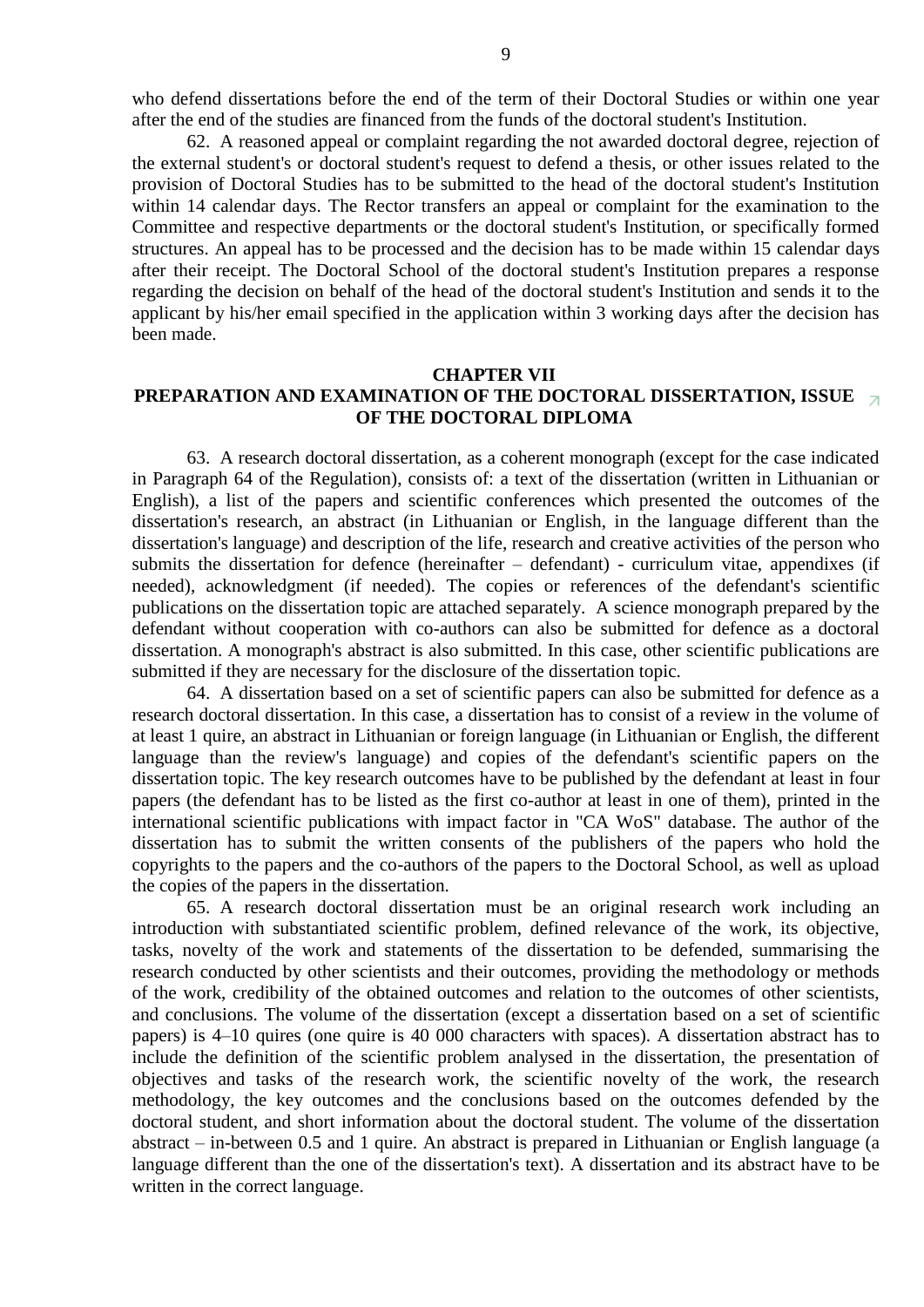66. A doctoral student's Supervisor and consultants have to be indicated in the dissertation. In case of the replacement of doctoral student's Supervisor, a previous Supervisor and a period of his/her supervision have to be indicated. The examples of the title page and the second page of a dissertation are provided in Appendix 1 to the Regulation.

67. A doctoral student can submit a dissertation for defence if he/she:

67.1. Has passed all the examinations scheduled in the doctoral student's work plan;

67.2. Has published the key outcomes of his/her research at least in two papers published (or accepted to be published) in the peer-reviewed scientific journals or a science monograph. The outcomes of the doctoral student's research are published:

67.2.1. In the fields of humanities and social sciences – at least in two papers in the peerreviewed scientific journals; one of them is published in the international publication if more than half of the members of its editorial board are representatives of the country other than the one the publication is published in, or in a science monograph;

67.2.2. In the fields of physical sciences and technologies – at least in two papers in the international scientific journals with impact factor in "CA WoS" database;

67.3 Has presented the outcomes of his/her research at least in two international scientific events;

67.4. Has prepared a dissertation;

67.5. Has completed at least a three-month internship at the foreign research and educational institution (institutions) (recommended).

68. A doctoral student presents a prepared dissertation during the meeting of the academic department of the doctoral student's Institution, with participation of the Supervisor and consultants. A dissertation and the published scientific papers, capabilities and the achieved scientific qualification of the doctoral student are evaluated by the academic department under the procedure set out by the doctoral student's Institution; the conclusion is submitted to the Committee. If a doctoral student submits a dissertation until the end of Doctoral Studies but fails to defend it on time, the dissertation may be defended under the usual procedure during the period of 12 months after Doctoral Studies. If a dissertation is not defended during this period, it is defended externally following the requirements of Chapter VIII of this Regulation.

69. A doctoral student submits a request for the dissertation defence addressed to the head of the Institution that he/she wants to defend the dissertation at and submits it to the Doctoral School of the doctoral student's Institution. The following documents are attached to the request:

69.1. The copies of the Master's diploma (or equivalent higher education) and its supplements;

69.2. A description of the defendant's life, research and creative activities – *curriculum vitae;*

69.3. A certificate on the completed subjects or the certified copies of the protocols on the examinations passed according to the study programme of Doctoral Studies (they are prepared by the Doctoral School according to the documents in the doctoral student's file and the records in databases);

69.4. An author's guarantee for the originality of the defended dissertation (the examples are provided in Appendix 2 to the Regulation);

69.5. A list of the published scientific works related to the dissertation topic and copies thereof (if the work has not been published yet, it is required to include a certification from the editorial office confirming that the publication is pending);

69.6. A printed doctoral dissertation;

69.7. The reviews by the Supervisor and consultants (if any) (if the reviews have been submitted to the Doctoral School, there is no need to submit any copies);

69.8. A protocol of the dissertation's evaluation by the academic department the dissertation has been prepared at (if a protocol has been submitted to the Doctoral School during the period of Doctoral Studies, there is no need to submit any copies); if a dissertation is submitted by the doctoral students who are not the students of the University, a dissertation's evaluation protocol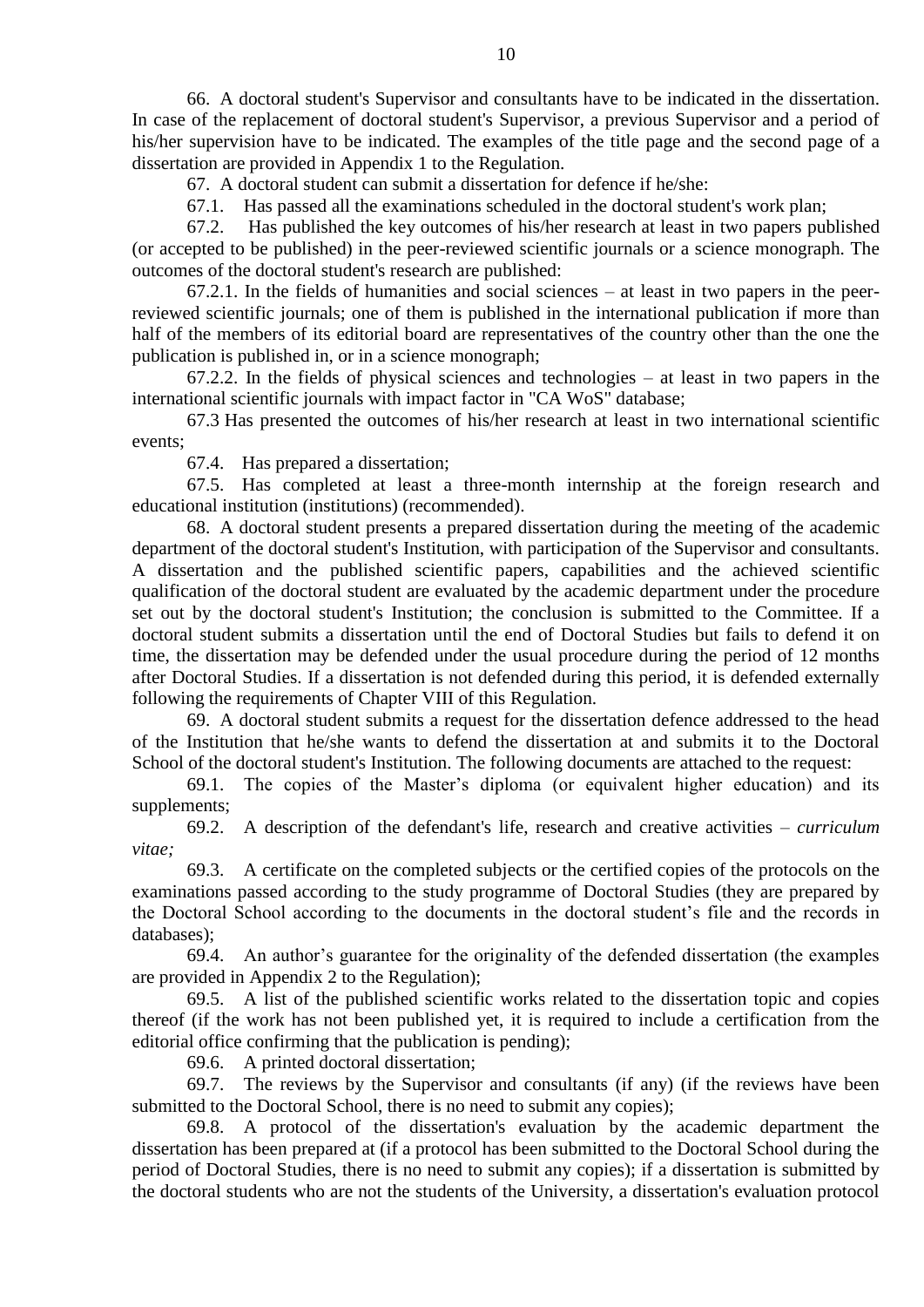from the institution the dissertation has been prepared at with a proposal for defence, signed by the head of the institution, has to be submitted.

70. The Doctoral School of the doctoral student's Institution examines the compliance of the submitted documents with the established formal requirements and submits the request with appendixes to the head of the doctoral student's Institution. In case the doctoral student's Institution is not the Institution that he/she wants to defend the dissertation at, the head of the doctoral student's Institution transfers the request with attachments to the head of the Institution the student intends to defend his/her dissertation at.

71. The head of the institution the student intends to defend his/her dissertation at forwards a doctoral student's request and the submitted documents listed in Paragraph 65 to the Committee of science field. The Doctoral School of the Institution the student intends to defend his/her dissertation at or the doctoral student (defendant) transfers these documents to the Committee. The doctoral student's Institution covers the expenses related to the defence of doctoral students at the Institution that cannot award a doctoral degree.

72. The chairman of the Committee assembles a meeting of the Committee within two weeks after the receipt of the documents at the latest, except for July and August; during this meeting, two opponents of the dissertation who are competent in the dissertation topic are appointed (thereinafter – opponents).

73. The chairman of the Committee assembles an open meeting with participation of the doctoral student (defendant) and his/her Supervisor within one month after the receipt of the documents for dissertation defence at the latest. The Committee hears the doctoral student's (defendant's) presentation of his/her dissertation work (at least 20 minutes) which presents the objective, tasks, novelty of the scientific work along with its key outcomes and conclusions; the reviews of the appointed opponents (the written reviews of the opponents have to be submitted to the Institution's Doctoral School); the doctoral student's (defendant's) answers to the remarks of the opponents; and the dissertation review provided by the Supervisor of the doctoral student (defendant).

74. The Committee assesses, with an objective reasoning, the objectives and tasks of the dissertation, the scientific novelty, relevance and originality of the work, the review of the research conducted in Lithuania and abroad in the field of the defended dissertation, the described researched methodology, the reliability and validity of the obtained outcomes, the validity of the statements of the defended conclusions and their compliance with the essence of research, the compliance of the published scientific papers and provided research outcomes with the basic statements of the defended dissertation.

75. The Committee may conclude that:

75.1. A dissertation is prepared correctly, it complies with the requirements of Chapter IV of the Regulations; a doctoral student (defendant) has met the requirements listed in Chapter IV of the Regulations, and the dissertation may be submitted for defence taking into consideration the remarks of the opponents and members of the Committee;

75.2. A dissertation requires corrections. A dissertation is returned to a doctoral student (defendant). A discussion on the corrected dissertation begins according to the requirements listed in Paragraph 72 and/or the subsequent paragraphs;

75.3. A dissertation does not meet the requirements.

76. If the Committee decides that a dissertation can be presented for defence, the Committee:

<span id="page-10-0"></span>76.1. Substantiates the decision to defend a dissertation in a closed meeting of the Board in the exceptional cases;

76.2. Prepares a project of the constitution of the Dissertation Defence Board consisting of at least three members and appoints one of its members as the chairman;

76.3. Collects the agreements of the intended members of the Board (with the help of the Institution's Doctoral School) and the data proving their compliance with the qualification requirements for the members of the process of Doctoral Studies (lists, certificates, etc.);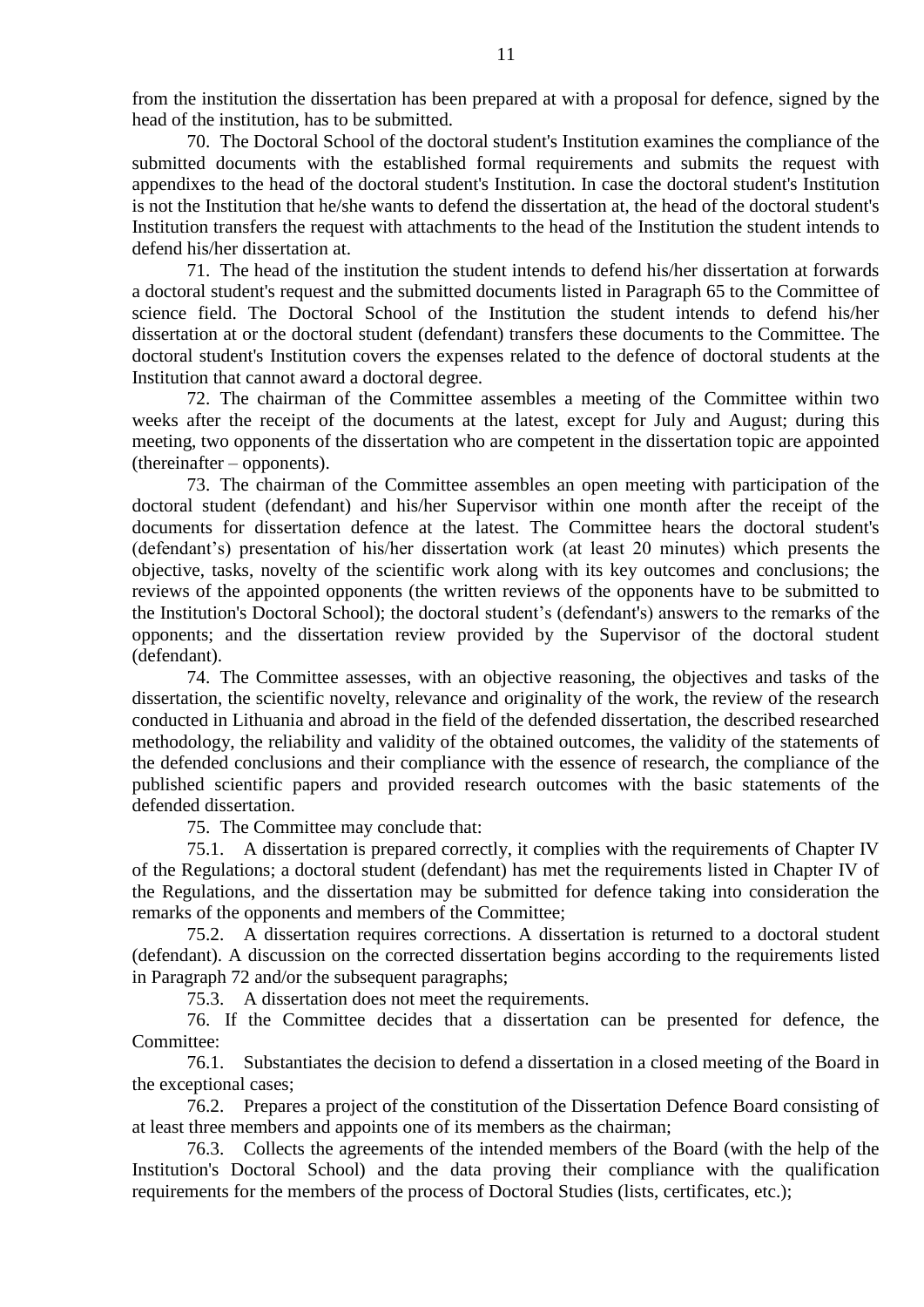<span id="page-11-0"></span>76.4. Confirms a list of the institutions that will be sent a notification on the defence of doctoral dissertation according to the thematics of the prepared dissertation;

76.5. Proposes a date for the dissertation defence;

76.6. Prepares a proposal to the head of the doctoral student's Institution and submits it to the Institution's Doctoral School.

77. A dissertation is defended in the open meeting of the Board (except for the cases stipulated in Paragraph [76.1](#page-10-0) of the Regulation) in accordance with the Regulation on the Defence Board for Research Doctoral Dissertations (Appendix 3 to the Regulation). A dissertation defence can be held in Lithuanian or another language. A language of the dissertation defence is set out by the Committee. The chairman of the Board conducts the meeting. The meeting is legitimate if more than half of the members of the Board are present (including the ones participating by means of teleconferencing). If the Board consists of 3 members, the meeting is legitimate if all its members are present (including the ones participating by means of teleconferencing). The meeting is based on the principles of impartiality, transparency, tolerance, correctness and legitimacy, as well as the personal responsibility of the members of the Board for their activities and decisions. The reviews of the dissertation received from the members of the Board who are absent in the meeting and other received reviews are read during the meeting.

78. The defendant presents the main outcomes and findings of his/her work, indicates his/her input into the publications presented in the dissertation. The members of the Board reasonably assess the scientific level of the dissertation, the novelty and originality of its outcomes, the reliability and validity of the conclusions, indicate the weaknesses and inaccuracies of the work and evaluate the defendant's scientific competence during the defence. The defendant answers the provided questions and comments on the given remarks. During the discussion, the defendant has to defend the outcomes of his/her scientific work and reveal his/her scientific competence.

79. After the discussions with the defendant, the members of the Board decide by voting on the award of the doctoral degree to the defendant. The members of the Defence Board participating by means of teleconferencing vote as well. A decision to award the doctoral degree is made if more than half of all the members of the Defence Board vote for it. A voting protocol is signed by all the members of the Defence Board directly participating in the meeting.

80. The members of the Board have to be the scientists having no joint publications with the doctoral student. A conflict of interests cannot be possible among the members of the Board and the defendant or his/her Supervisor (or consultant if a dissertation is defended externally). More than half of the members of the Board cannot have joint publications with the doctoral student's Supervisor (or consultant if a dissertation is defended externally) within the last five years. At least two members of the Board have to be the scientists from other institutions than the doctoral student's Institution (it is recommended to have at least one member representing foreign research and educational institution). A doctoral student's Supervisor and research consultant (consultant if a dissertation is defended externally) cannot be the members of the Board. Two members of the Board may represent other science fields if the work comprises two science fields or it is necessary for a comprehensive assessment of the defended work.

81. A member of the Board has to analyse the dissertation comprehensively and indicate its positive and negative aspects. The scientific novelty, the relevance and originality of the dissertation have to be evaluated; the opinion on the compliance of the defended work with the requirements for the doctoral dissertation has to be stated. A member of the Board has to submit a written dissertation review to the Institution's Doctoral School within five working days before the defence at the latest. The defendant has a right to get acquainted with the submitted reviews.

82. A dissertation containing the information that constitutes a state, professional or commercial secret can be defended in the closed session.

83. Upon the examination of the documents, the Doctoral School of the Institution that a dissertation is defended at prepares a draft order by the head of the Institution which approves the Board, and the date of the dissertation defence.

84. When the head of the Institution that a dissertation is defended at signs this order: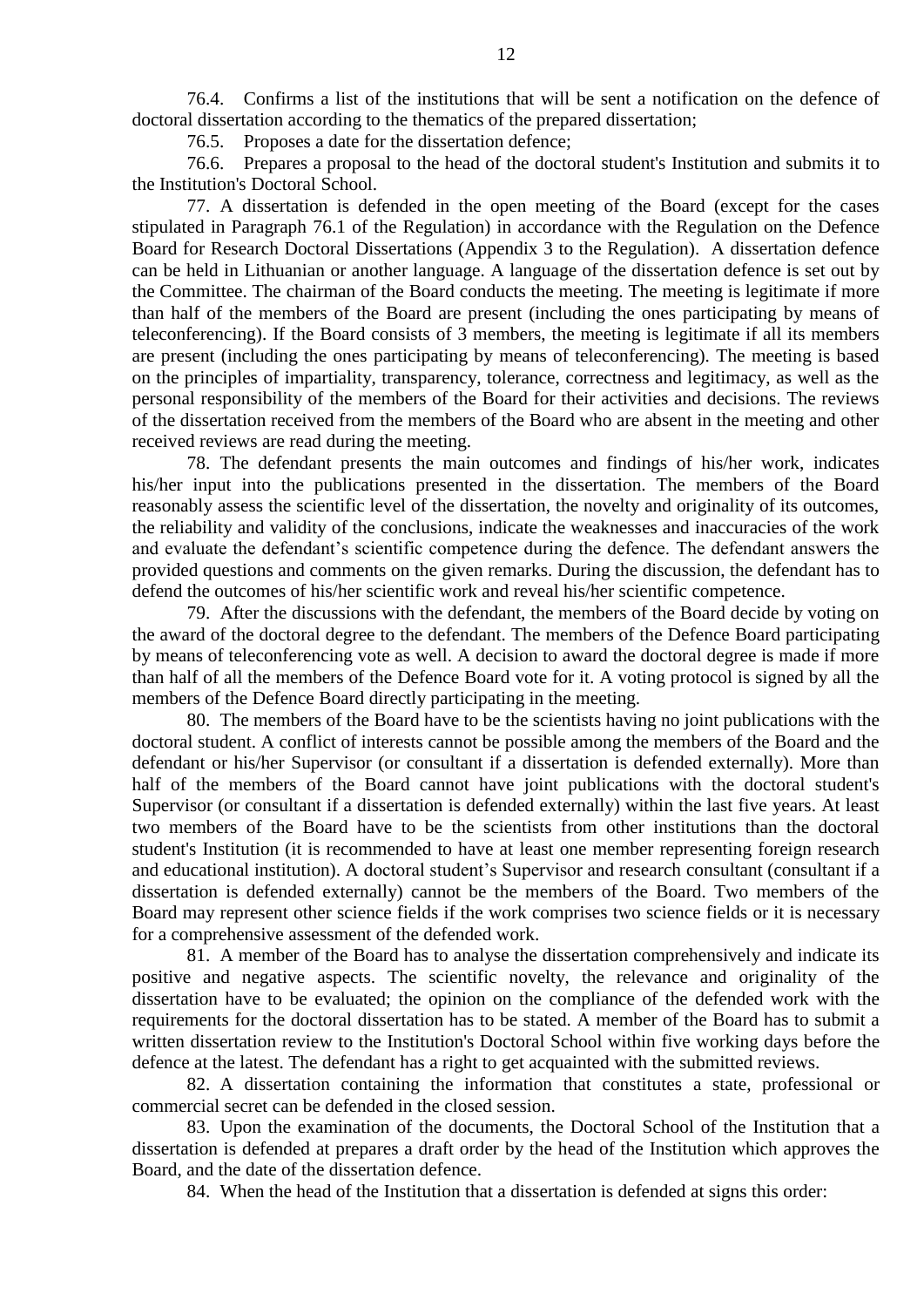84.1. The Doctoral School of the Institution that a dissertation is defended at organises the publishing of the required number of copies of the dissertation;

84.2. At least one month before the dissertation defence, the Doctoral School sends one copy of the dissertation to the members of the Board and the notification on the dissertation defence to the addressees indicated in Paragraph [76.4](#page-11-0) of the Regulation;

84.3. The Doctoral School of the Institution that a dissertation is defended at announces the dissertation defence on the websites of the doctoral student's Institution and the Lithuanian Research Council. The announcement includes the name and surname of the defendant, the institution that the doctoral dissertation is prepared at, the title of the dissertation, the place and time of the defence, the Supervisor, the members of the Board, their science fields and institutions;

84.4. A copy of the dissertation is transferred to the libraries of the Institutions.

85. The Board's documents are managed by the Institution's Doctoral School. All defence documents, including a meeting protocol with the meeting's audio recording and the decision of the Board stating whether a defendant is to be awarded his/her doctoral degree, are handed over to the School after the dissertation defence. Based on this protocol, the Institution's Doctoral School prepares a doctoral diploma.

86. The head of the Institution and the chairman of the Defence Board sign a diploma after the receipt of the decision of the Board to award a doctoral degree.

87. If the Board decides that a doctoral degree is not to be awarded, an amended and/or supplemented dissertation can be submitted for defence not earlier than after one year. In such a case, a doctoral degree is awarded externally according to the requirements of Chapter VIII of the Regulation. In case a fact of scientific dishonesty (plagiarism, etc.) is detected, a dissertation cannot be defended.

88. A registered doctoral diploma is awarded to the scientist after the dissertation is published in eLABa repository.

89. The institution of joint Doctoral Studies informs the Lithuanian Research Council about the defended dissertation under its established procedure within 20 working days after the dissertation defence meeting. Within two weeks after the defence of the dissertation, one copy of the defended dissertation is submitted to Martynas Mažvydas National Library of Lithuania and the dissertation is published in eLABa repository, except for the case specified in Paragraph 76.1 of the Regulation.

90. The Institution may revoke a decision on the award of the doctoral degree:

90.1. If a fact of academic dishonesty is detected;

90.2. If a doctoral degree is awarded in violation of the Regulations on Doctoral Studies;

90.3. If the Ombudsman for Academic Ethics and Procedures makes a decision authorising this action. The Ombudsman for Academic Ethics and Procedures can authorise the university to revoke a decision to award a doctoral degree, made before the Regulation came into force.

#### **CHAPTER VIII OBTAINING A DOCTORAL DEGREE EXTERNALLY**

91. The person who meets the requirements listed in Chapter V of the Regulations may acquire a doctoral degree externally.

92. A request for defence of the dissertation externally addressed to the Rector of the Institution is presented to the Institution's Doctoral School with the documents listed in Chapter V of the Regulations. If the Doctoral School establishes that the submitted documents comply with the requirements of the Regulations on Research Doctoral Studies, it submits the request with its appendixes to the Rector.

93. The Rector of the Institution forwards the request with its appendixes to the Committee that appoints at least two opponents for the assessment of the manuscript of the dissertation. The Committee assembles a meeting with participation of the external student and the appointed opponents within 3 months after the submission of the request at the latest During the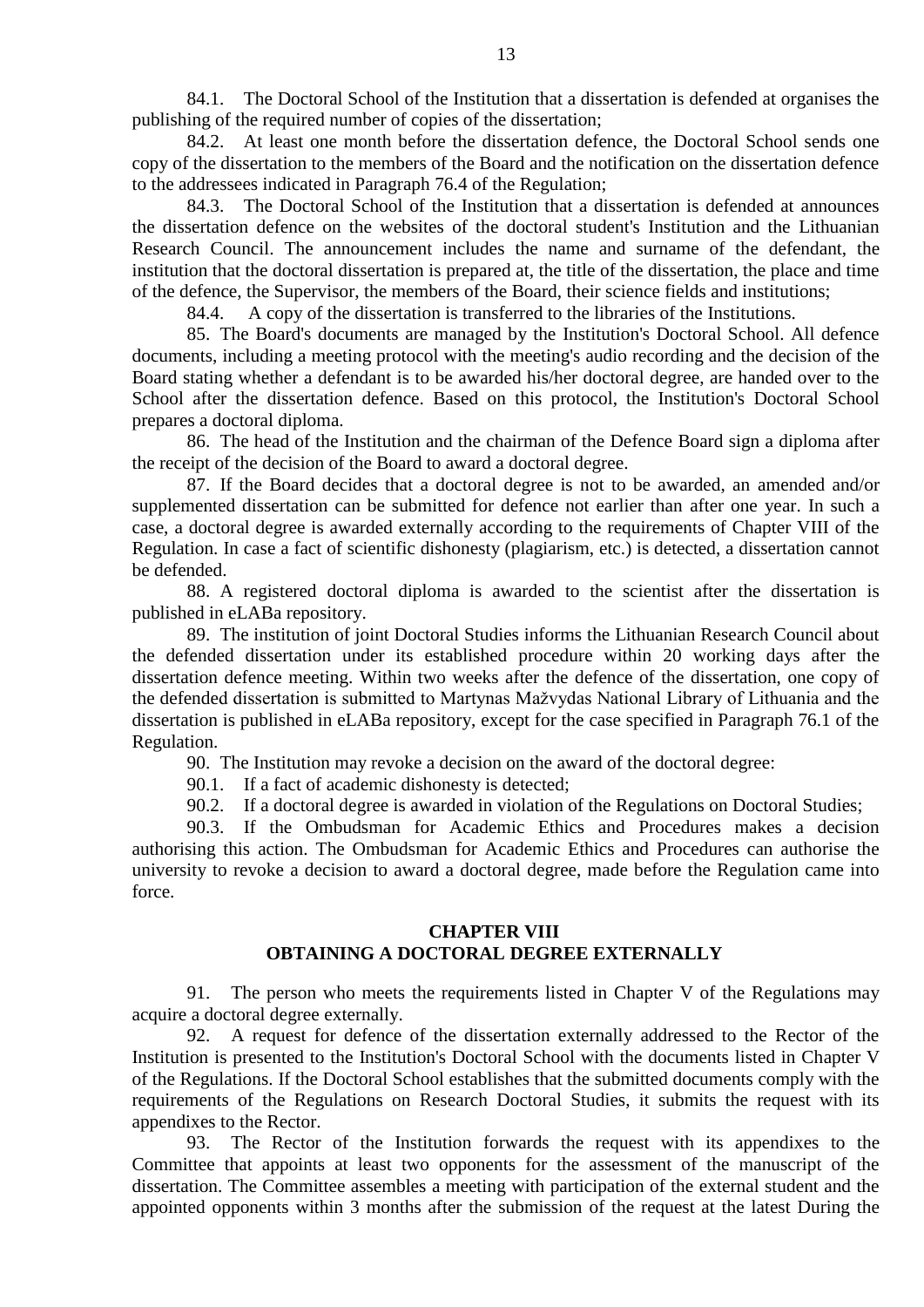meeting, the Committee analyses the submitted documents and decides whether the manuscript of the dissertation meets the requirements for research doctoral dissertation according to the requirements of Paragraph 74 of the Regulations on Research Doctoral Studies.

94. If the Committee decides that a submitted or corrected dissertation of external student might be recommended for defence, the Committee:

94.1. Assigns the external student to the academic department of the Institution;

94.2. Proposes an external student's consultant for the confirmation to the Rector of the Institution (a consultant can be a scientist of the same science field); the consultant will perform the functions of the external student's Supervisor; if a person who has already studied in Doctoral Studies but has not submitted a dissertation aims to obtain a doctoral degree externally, the Committee may appoint the former Supervisor of the doctoral student or another person as a consultant;

94.3. Makes a decision regarding the acknowledgment of the examinations passed by the external student during Doctoral Studies; establishes the examinations of Doctoral Studies that need to be passed and the deadline;

94.4. Sets the deadline for preparation and defence of a dissertation which cannot exceed the period of one year after the making of the decision.

95. The examinations of the external student are organised following the requirements of Chapter V of this Regulation; a dissertation is examined and defended following the requirements of Chapter VII (Paragraph 72 and subsequent) of the Regulation.

96. If the Committee decides that the dissertation may not be prepared for defence within one year, the external student may submit an appeal which is processed under the procedure stipulated by Paragraph 62 of the Regulation. In case the Committee's decision is negative, the external student may submit a request for dissertation defence repeatedly but no sooner than after one year.

97. The external student covers only the expenses of the Institution directly related to the acquisition of the doctoral degree.

#### **CHAPTER IX**

#### **PROCEDURE OF THE WORK OF THE COMMITTEE**

98. The activities of the Committee are based on the collegial discussion of the issues, principles of impartiality, transparency, tolerance and legitimacy, as well as personal responsibility of the members of the Committee for their activities.

99. A meeting secretary, elected from the members of the Committee, manages the documents of the Committee's meeting and signs the meeting protocols.

100. The Committee's decisions are legitimate if at least 2/3 of all members of the Committee vote for them. A meeting for the Committee's discussion on a certain issue can be organised via telecommunications. The members of the Committee express their opinion on the discussed issue and vote via email or other telecommunications. The Committee makes a final decision by voting: if votes are distributed equally, the chairman of the Committee has a casting vote. The protocols of the Committee's meeting are prepared in two copies; one copy is stored at the Institution's Doctoral School for 6 years; another copy is stored at the Committee; afterwards under the procedure set out by the coordinating institution.

101. The signed protocols of the Committee's meeting are delivered to the Doctoral School of the coordinating institution within 5 working days after the Committee's meeting.

102. The chairman of the Committee summons its meetings and organises its work; in case of his/her absence, a member of the Committee is appointed as his/her deputy. The chairman:

102.1. Examines the received documents in advance;

102.2. Analyses the received reviews which must be presented during the meeting of the Committee, or assigns this work to a member of the Committee;

102.3. Chairs during the meeting of the Committee;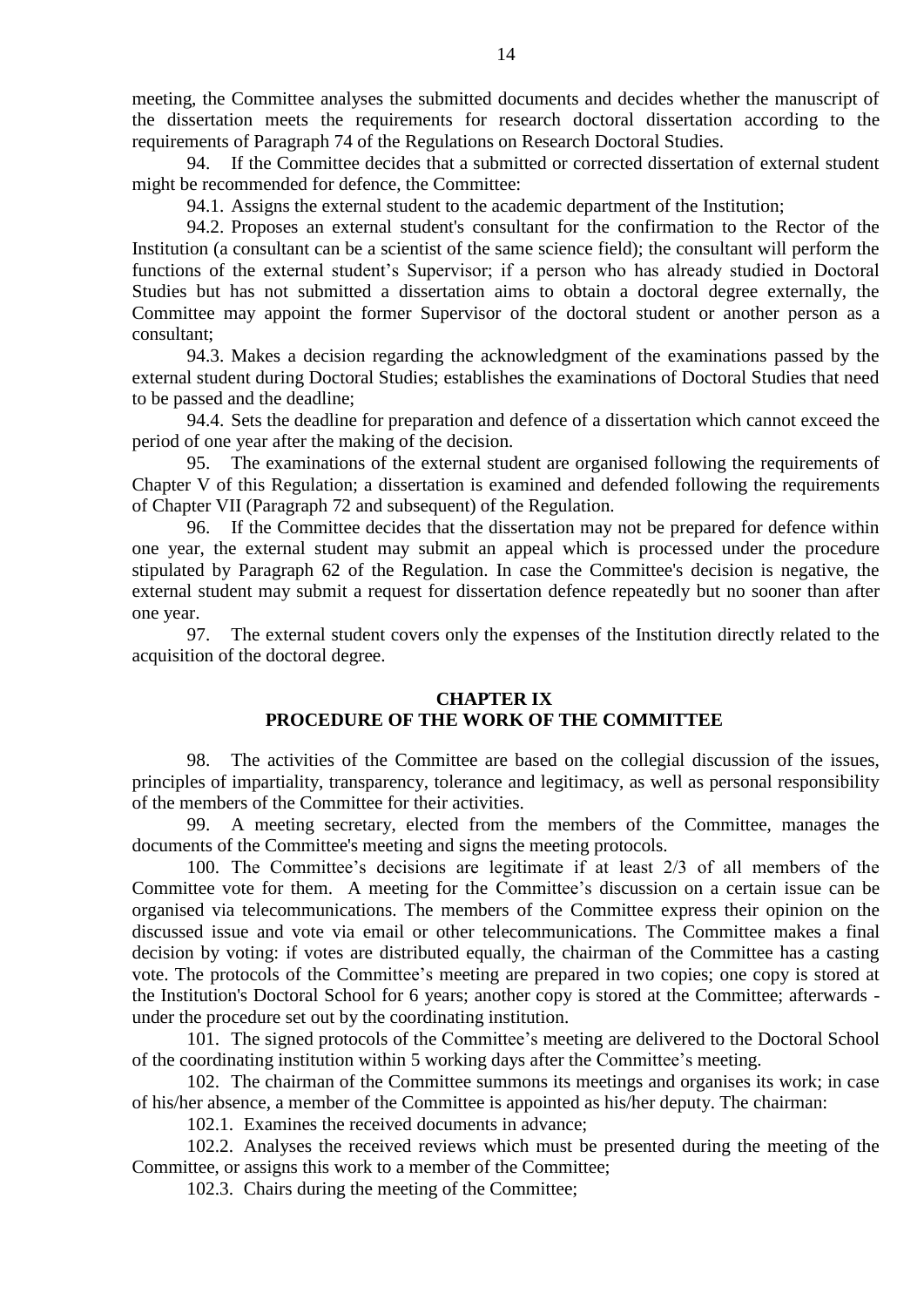103. A member of the Committee:

103.1. Familiarises with the received documents in advance;

103.2. Expresses his/her personal opinion on the discussed question during the meeting;

103.3. Performs other assignments of the chairman of the Committee.

104. The meeting of the Committee is public. If members of the Committee are foreign scientists or doctoral students from foreign countries are present at the meeting, the need for translation to Lithuanian or other language is determined by the Committee; if translation is needed, it is organised by the chairman of the Committee.

105. When the meeting is over, the chairman of the Committee returns all documents to the Doctoral School of the coordinating institution.

#### **CHAPTER X**

# **PROCEDURE FOR STORAGE OF THE DOCUMENTS OF DOCTORAL STUDIES**

106. A personal file of the doctoral student of the doctoral student's Institution is stored at the Doctoral School of the doctoral student's Institution during the period of Doctoral Studies and two years after the graduation; afterwards, it is transferred to the archive of the doctoral student's Institution under the established procedure. The file has to be composed of the following documents:

106.1. An application for admission to Doctoral Studies, including the appendixes specified in the Rules on Admission to Doctoral Studies;

106.2. The documents of the admission to Doctoral Studies;

106.3. The documents of the appointment of the doctoral student's Supervisor and consultants;

106.4. A doctoral student's plan of studies and research;

106.5. The documents of the doctoral student's performance evaluations;

106.6. The documents of the postponement of the deadlines of the doctoral student's studies and research plan, the documents of the interruption of studies/provision of the academic leave of absence;

106.7. The protocols of examinations of the doctoral student's studies;

106.8. The documents of the graduation from or termination of Doctoral Studies;

107. A personal file of the person who has defended the doctoral dissertation at the Institution is stored at the Institution's Doctoral School for two years; afterwards, it is transferred to the archive of the Institution under the established procedure. The file has to be composed of the following documents:

107.1. A request for defence of the dissertation with supporting documents and the proposal for defence provided by the Committee;

107.2. The documents of the assembly of the Board;

107.3. A protocol of the dissertation defence meeting;

107.4. The Board's decision on the award of the doctoral degree;

107.5. A copy of the doctoral diploma.

108. If a person has completed Doctoral Studies and acquired a doctoral degree at the Institution, the documents listed in Paragraphs 106 and 107 of the Regulation can be stored in one file

\_\_\_\_\_\_\_\_\_\_\_\_\_\_\_\_\_\_\_\_\_\_\_\_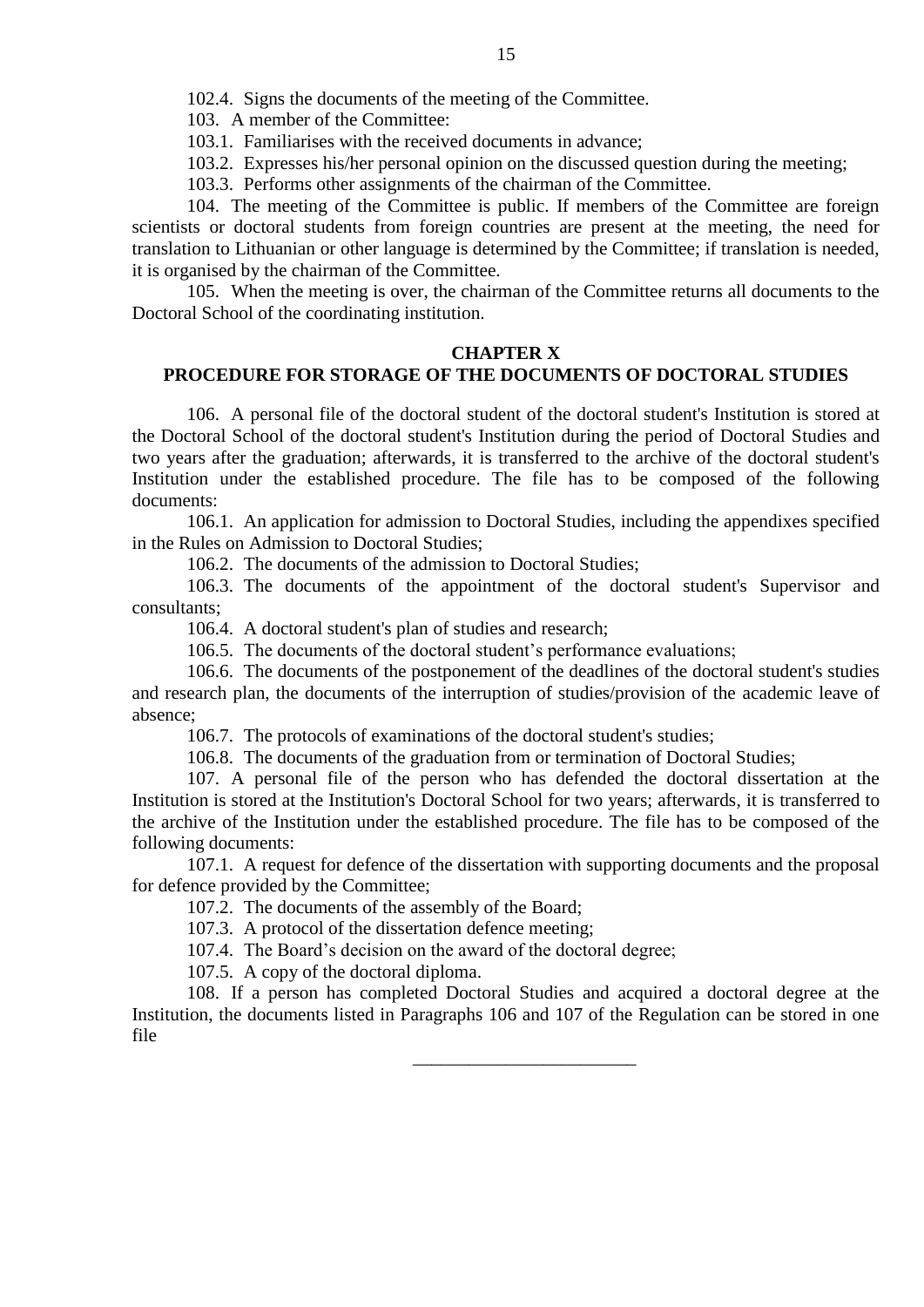Appendix 1 to the Regulation on Research Doctoral Studies of the Institutions of Joint Doctoral Studies

# **EXAMPLES OF THE TITLE AND SECOND PAGES OF THE DISSERTATION**

TITLE OF THE DOCTORAL STUDENT'S INSTITUTION

NAME SURNAME

# TITLE OF THE DOCTORAL DISSERTATION

Doctoral dissertation Science area, science field (code of the science field)

20xx, Kaunas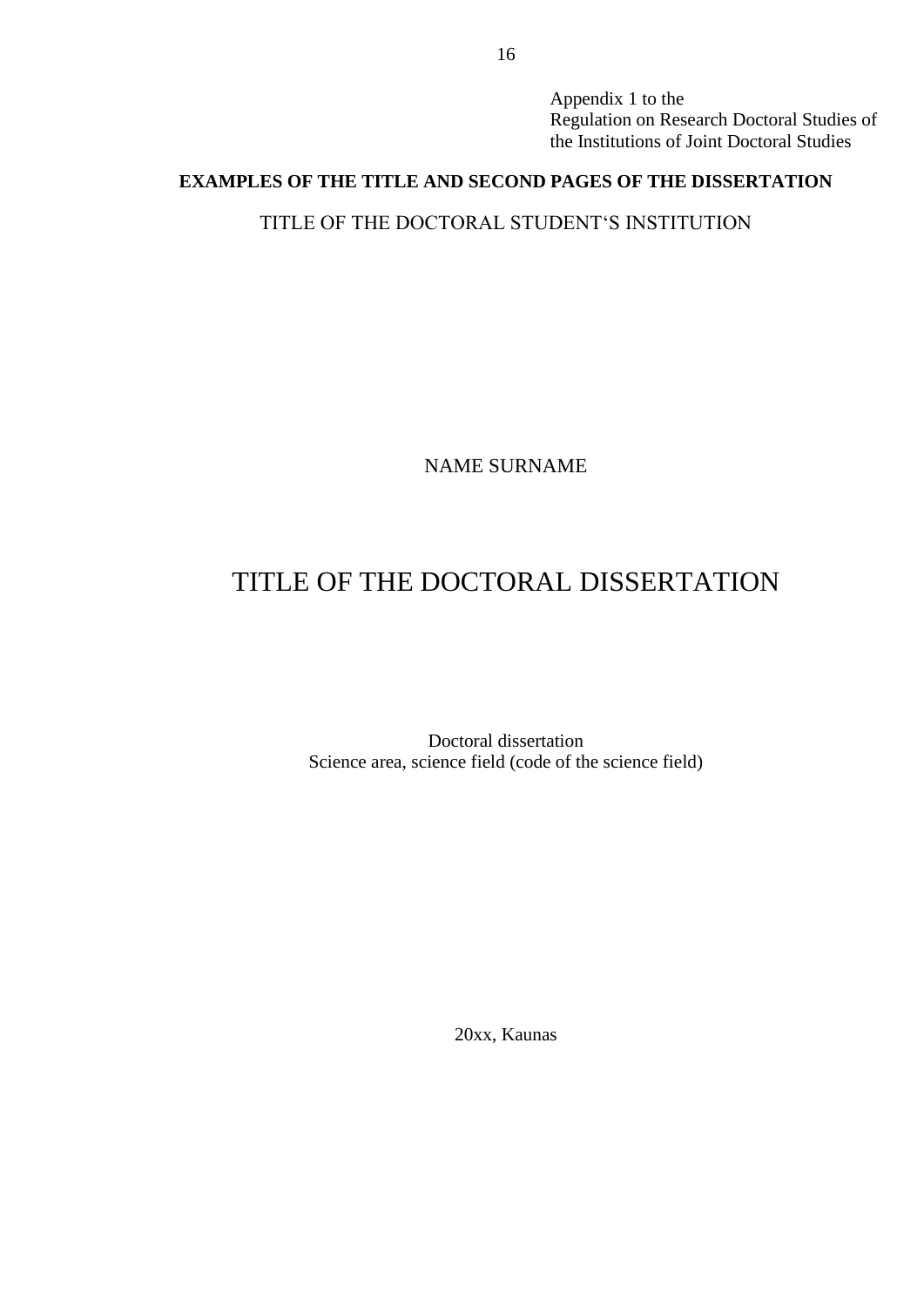Appendix 1 to the Regulation on Research Doctoral Studies of the Institutions of Joint Doctoral Studies

The dissertation is prepared in the department (title of the department/research department) of the faculty (title of the faculty) of the (title of the doctoral student's institution) in 20xx-20xx. The research is sponsored by (for example, Lithuanian Research Council, if a scholarship was awarded for academic achievements).

In case the dissertation is defended by an external student, the entry "Dissertation is defended externally".

#### **Research supervisor:**

(Scientific degree) Name SURNAME (title of the doctoral student's institution, science area, science field, code of the science field).

#### **Research consultant** (if appointed):

(Scientific degree) Name SURNAME (title of the doctoral student's institution, science area, science field, code of the science field).

**Edited by:** Name Surname

#### **Dissertation Defence Council of (title of the science field) science field:**

(Scientific degree) Name SURNAME (title of the University, science area, science field, code of the science field) – **chairman**;

(Scientific degree) Name SURNAME (title of the University, science area, science field, code of the science field);

(Scientific degree) Name SURNAME (title of the University, science area, science field, code of the science field);

(Scientific degree) Name SURNAME (title of the University, science area, science field, code of the science field);

(Scientific degree) Name SURNAME (title of the University, science area, science field, code of the science field).

The dissertation defence will be held on (day) (month) 20xx, at xx (hours) at the (title of the hall) hall in the meeting of the Dissertation Defence Board of the (title of the science field) field of science.

Address: street, number of the building, number of the premises, city, Lithuania. Tel.  $+370$  xxx xxxxx ; email xxxxxx.

The dissertation was sent on (day) (month) 20xx.

The dissertation is available on the website (address of the website) and at the library of the (institution) (street, city).

© N. Surname, year

#### ISBN xxxx-xxxx

Bibliographic information of the publication is available at the databank of the National Bibliographic Database of Martynas Mažvydas National Library (NBDB).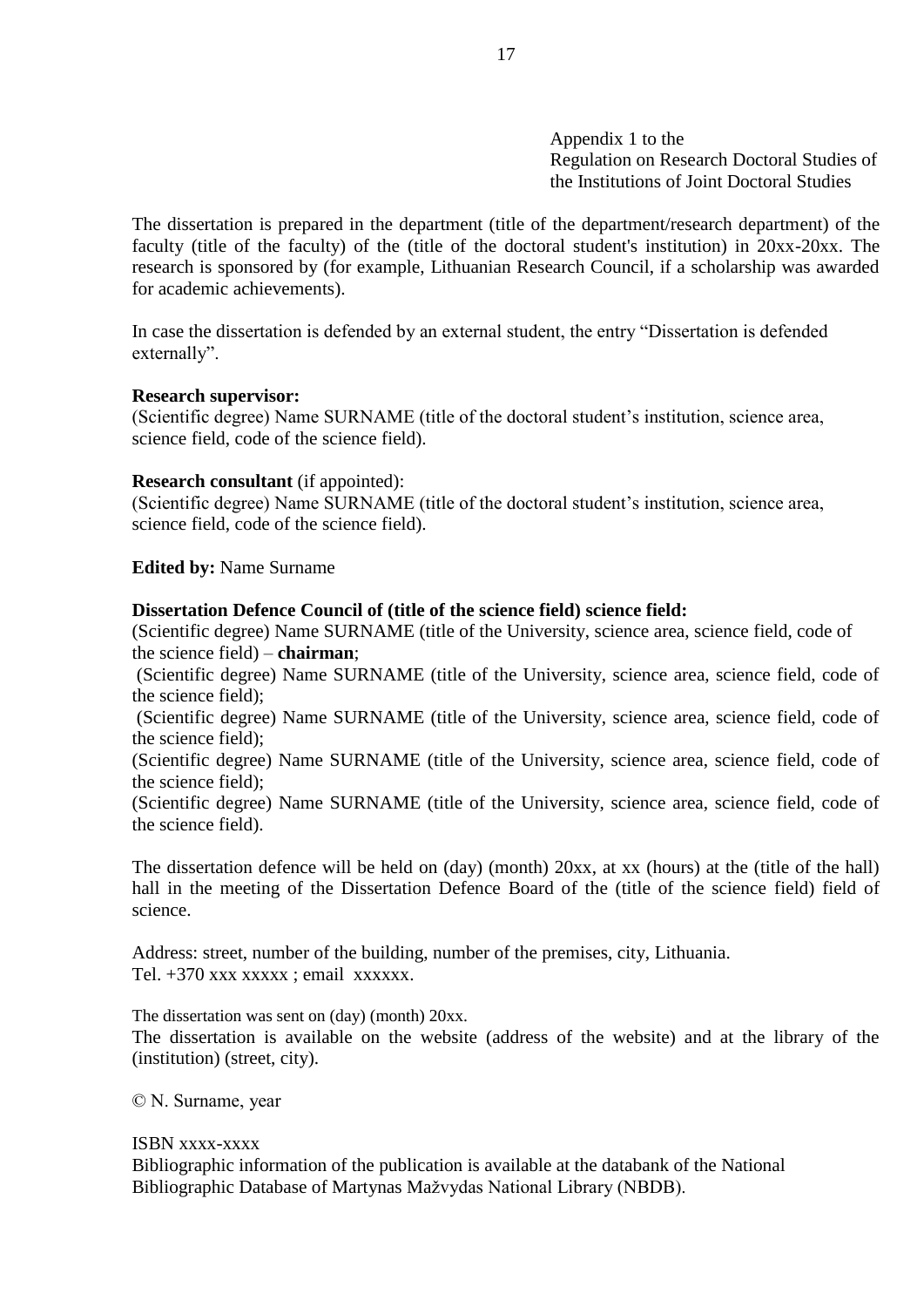Appendix 2 to the Regulation on Research Doctoral Studies of the Institutions of Joint Doctoral Studies

*(This form is used for the dissertation is prepared as a coherent monograph)*

# **GUARANTEE OF THE AUTHOR OF THE RESEARCH DOCTORAL DISSERTATION**

(name, surname)

## I Click here to enter text.

hereby confirm that I have prepared this research doctoral dissertation submitted for defence at Kaunas University of Technology

entitled Click here to enter text.

(title of the research doctoral dissertation)

in accordance with the requirements of the Regulation on Research Doctoral Studies of Kaunas University of Technology. Directly and indirectly used ideas from other sources are always indicated with references to the literature. My personal input in the dissertation topic-related publications published with co-authors is sufficient.

While selecting and assessing the material, as well as while preparing the research doctoral dissertation, besides my research supervisor, I was consulted by:

Click here to enter text.

|                           | (name, surname) |  |
|---------------------------|-----------------|--|
| Click here to enter text. |                 |  |
|                           | (name, surname) |  |
| Click here to enter text. |                 |  |
|                           | (name, surname) |  |
| Click here to enter text. |                 |  |
|                           | (name. surname) |  |

There is no contribution by other persons to the prepared research doctoral dissertation. I have not made any other payments for this work, except those stipulated by the law.

This work has not been presented for the defence of research doctoral dissertation neither in this or any other form in the state and abroad.

(name, surname) (signature) (signature) (date) (date)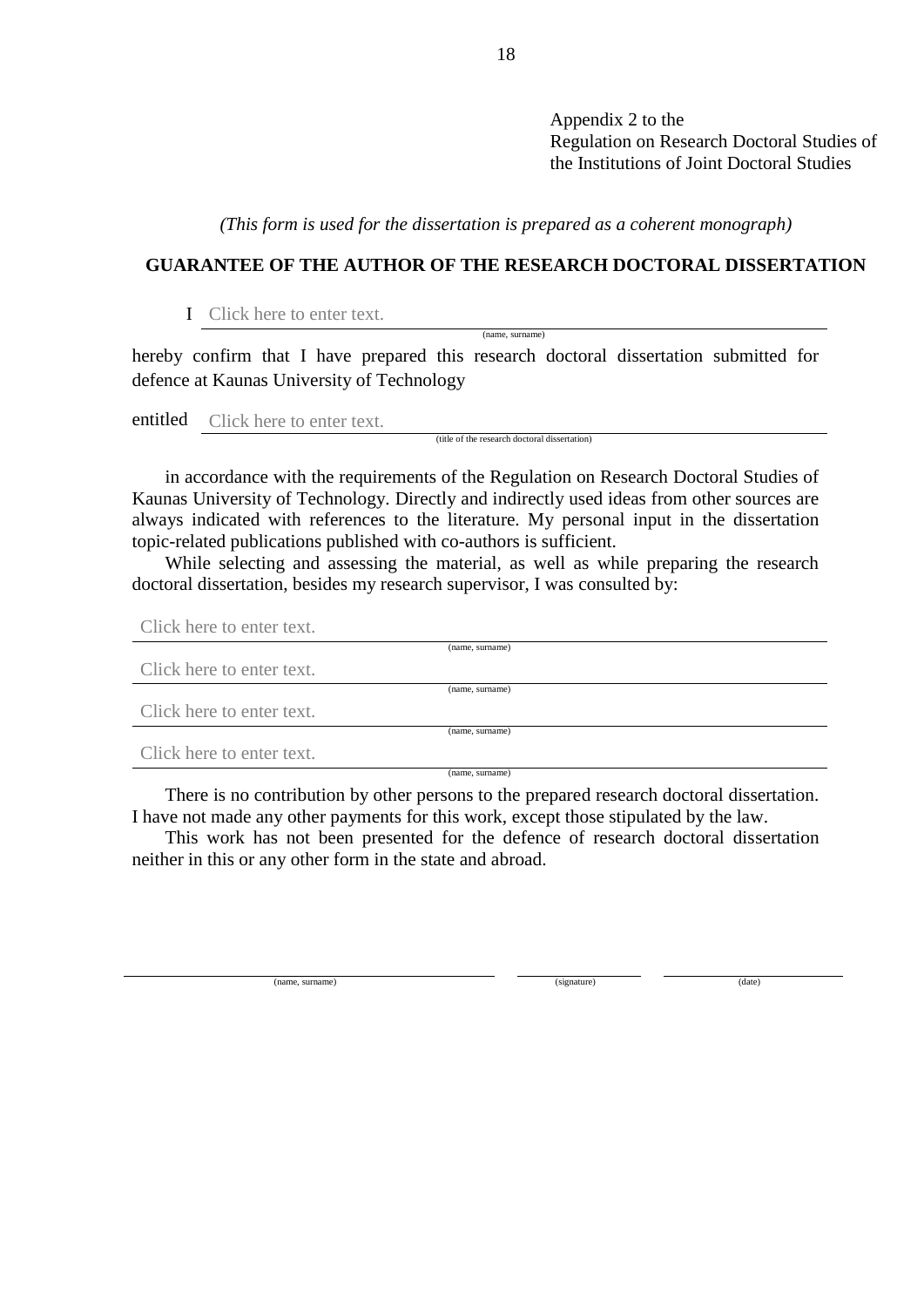Appendix 2 to the Regulation on Research Doctoral Studies of the Institutions of Joint Doctoral Studies

*(This form is used for the dissertation is prepared based on the research papers)*

# **GUARANTEE OF THE AUTHOR OF THE RESEARCH DOCTORAL DISSERTATION**

(name, surname)

I Click here to enter text.

hereby confirm that I have prepared this research doctoral dissertation submitted for defence at Kaunas University of Technology

entitled

(title of the research doctoral dissertation)

in accordance with the requirements of the Regulation on Research Doctoral Studies of Kaunas University of Technology. Directly and indirectly used ideas from other sources are always indicated with references to the literature. My personal input in the dissertation topic-related publications published with co-authors is sufficient.

I confirm that I have received written consents regarding the inclusion of the copies of publications in the doctoral dissertation from all the publishers that hold the copyrights to the publications included in the dissertation, as well as co-authors of the publications.

While selecting and assessing the material, as well as while preparing the research doctoral dissertation, besides my research supervisor, I was consulted by:

| Click here to enter text. |                 |
|---------------------------|-----------------|
|                           | (name, surname) |
| Click here to enter text. |                 |
|                           | (name, surname) |
| Click here to enter text. |                 |
|                           | (name, surname) |
| Click here to enter text. |                 |
|                           | (name, surname) |

There is no contribution by other persons to the prepared research doctoral dissertation. I have not made any other payments for this work, except those stipulated by the law.

This work has not been presented for the defence of research doctoral dissertation neither in this or any other form in the state and abroad.

(name, surname) (date) (date) (expansion of the state of the state of the state of the state of the state of the state of the state of the state of the state of the state of the state of the state of the state of the state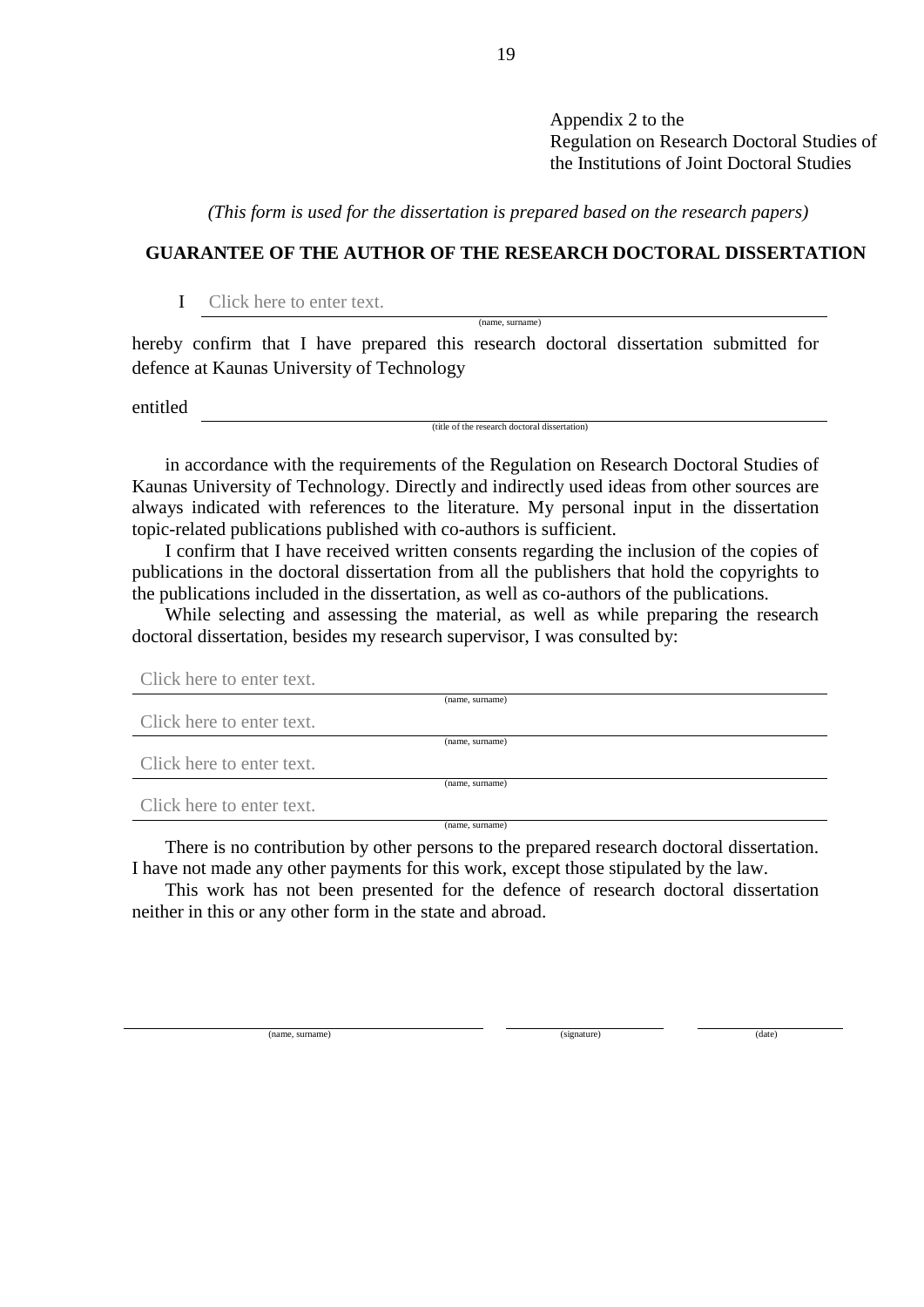Appendix 3 to the Regulation on Research Doctoral Studies of the Institutions of Joint Doctoral Studies

# **REGULATION ON THE BOARD FOR DEFENCE OF THE DOCTORAL DISSERTATION OF SCIENCE FIELD**

1. This Regulation lays down the work procedures for the Board for Defence of the Doctoral Dissertation of Science Field (hereinafter – Board), assembled in accordance with the Regulations on Research Doctoral Studies approved by the order No. V-149 of the Minister of Education and Science of the Republic of Lithuania of 8 March 2017.

2. The Board's documents are managed and the meeting for the dissertation defence is organised by the Doctoral School of the Institution of joint Doctoral studies.

3. The work procedures of the Board are organised by the chairman of the Board. The chairman:

3.1. Analyses the personal file of the person who will defend the dissertation in advance and makes sure that the file and all meeting documents (ballot papers, a blank of voting protocol and others) are prepared;

3.2. Analyses the received reviews which have to be presented during the Board's meeting, or assigns this work to another member of the Board;

3.3. Ascertains that everything is properly prepared for the meeting (for the audio recording of the meeting, demonstration of visual material and translation of the meeting, if needed);

3.4. Chairs during the meeting of the Board (if the appointed chairman of the Board is unable to be present at the defence meeting, the members of the Board elect one of the members as the chairman);

3.5. Signs the documents of the meeting of the Board.

4. A member of the Board:

4.1. Examines the dissertation submitted for defence in advance and assesses whether it is an original scientific work which includes a summary of the research work conducted by the doctoral student on the problem of the science field, and whether its content meets the other requirements applied to a doctoral dissertation;

4.2. Assesses whether the defendant's scientific publications are published in scientific journals and whether the main research outcomes are published in these publications.

5. The meeting of the Board is public (in case of the closed meeting, the participants only include the members of the Board, the defendant, his/her supervisor and consultants; all members of the meeting sign a declaration of information confidentiality). The proceeding of the meeting is as follows:

5.1. The chairman of the Board makes sure that more than half of the members of the Board, including the ones participating by means of teleconferencing, participate in the meeting (if the Board consists of 3 members, the meeting is legitimate when all three members participate), and the members who do not participate in the meeting have submitted their written report on the dissertation; afterwards, he/she informs the participants of the meeting, the quorum, and presents the file of the defendant;

5.2. The defendant introduces the problem of the dissertation, its objectives, tasks, obtained research data, main research outcomes and findings;

5.3. The defendant's supervisor and consultants are provided with an opportunity to speak;

5.4. The chairman of the Board announces a scientific discussion which is started by the members of the Board. They have to reasonably assess the dissertation's scientific level and validity of the outcomes, estimate whether the dissertation and defendant's publications comply with the requirements of the Regulations. The members of the Board have to provide questions to the defendant;